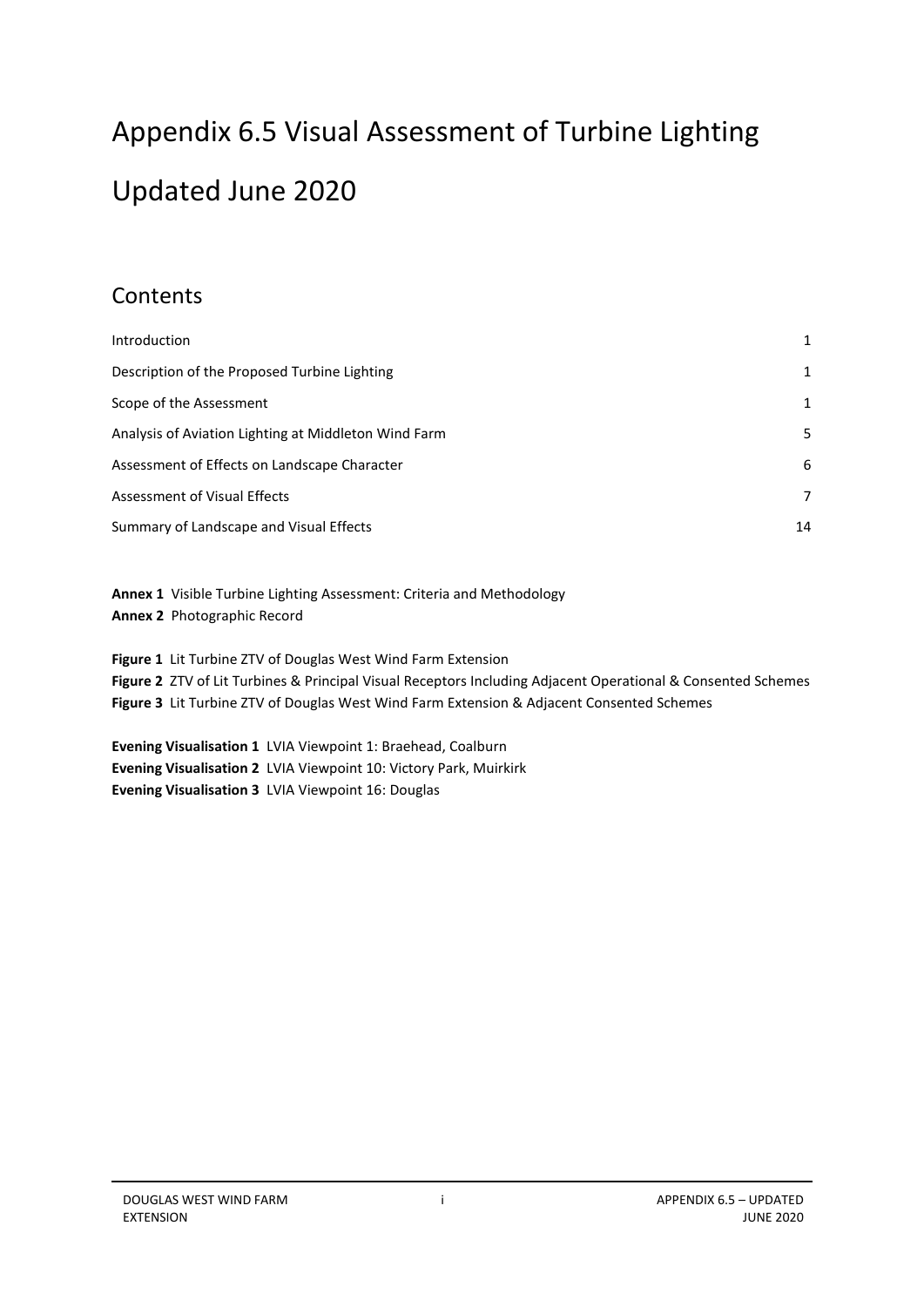This page is intentionally blank.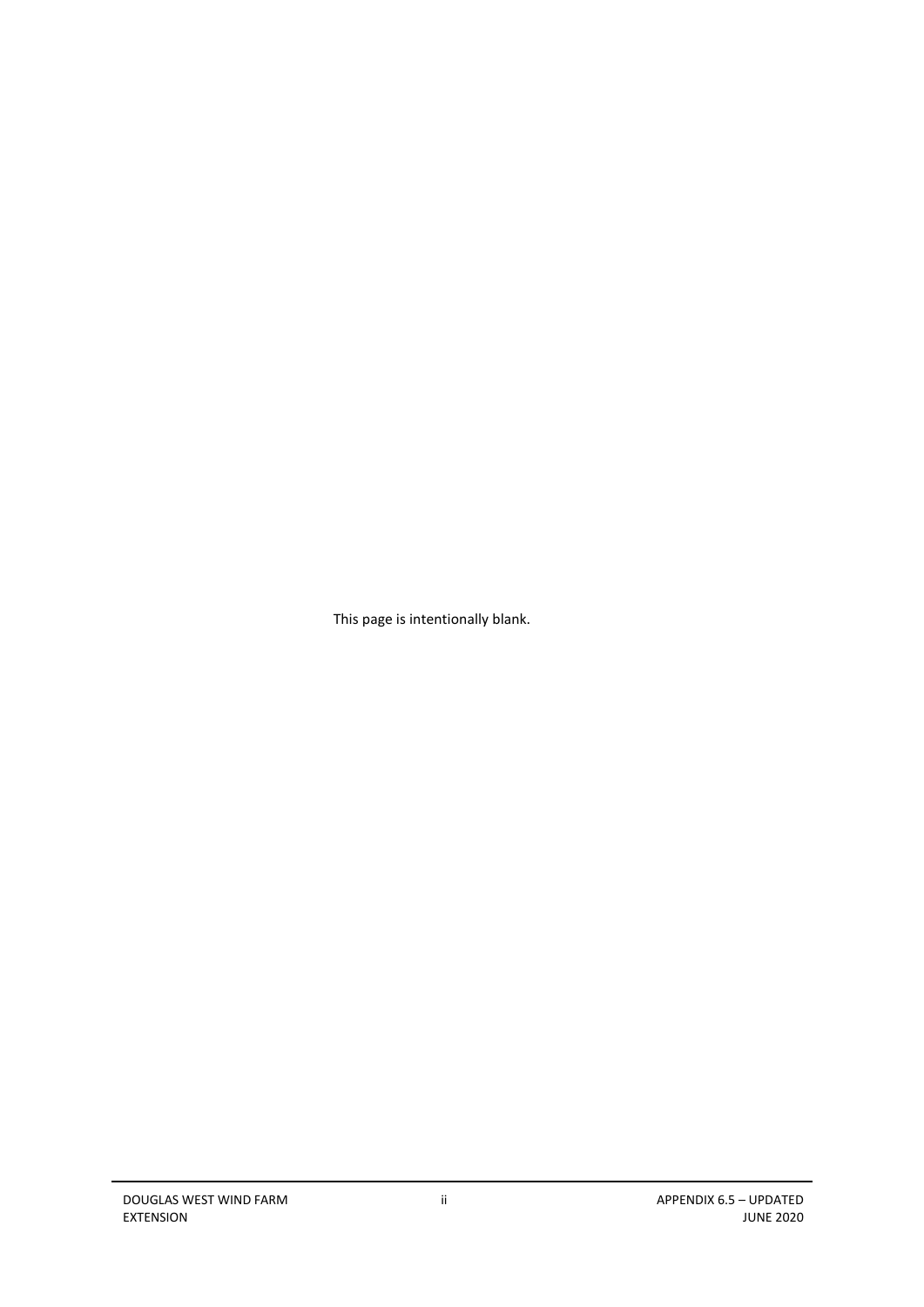## Appendix 6.5 Visual Assessment of Turbine Lighting

### <span id="page-2-0"></span>*Introduction*

- 1. This Appendix presents an updated assessment of landscape and visual effects arising from the visible lighting of the Proposed Development, following the revision to the turbine lighting proposals. The written assessment is supported by updated Zone of Theoretical Visibility (ZTV) plans of the visible turbine lighting and updated visualisations which illustrate the proposed turbine lighting from three viewpoints in the surrounding landscape.
- 2. Consultation on the scope and methodology of the LVIA was carried out with the relevant statutory bodies. East Ayrshire Council requested a 20 km study area to be considered as part of this assessment, with the inclusion of a cumulative ZTV. Accordingly, the initial scope of this Appendix is based on a 20 km radius from the proposed turbines. The three proposed viewpoints, as listed below, based on a selection from the daytime viewpoint locations, were agreed to be suitable for the assessment of night time visual effects.
	- $\blacksquare$  VP 1 Coalburn
	- VP10 Muirkirk
	- VP 16 Douglas

## <span id="page-2-1"></span>*Description of the Proposed Turbine Lighting*

- 3. There are 13 turbines proposed which would be greater than 150 m to tip and therefore a number of the turbines would have to be lit as required by the Civil Aviation Authority. The following updated lighting solution is proposed to accord with CAA requirements, following further consultation responses received from the CAA during May 2020:
	- **2000 candela steady state red aviation light on the top of the nacelle of turbines 1, 2, 4, 8, 11 and 12 – 6no. in total (previously turbines 1, 2, 7, 8, and 13 – 5no. in total);**
	- **32 candela steady red aviation lights (likely to be 3) at an intermediate level of half the nacelle height of the same turbines (no change from previous).**

### <span id="page-2-2"></span>*Scope of the Assessment*

4. The primary source of best practice for Landscape and Visual Impact Assessment (LVIA) in the UK is '*The Guidelines for Landscape and Visual Impact Assessment*', 3rd Edition (GLVIA3) (Landscape Institute and the Institute for Environmental Management and Assessment, 2013). The assessment criteria adopted to inform the assessment of effects arising from the visible lighting has been developed in accordance with the principles established in this best practice document. It should however be acknowledged that *GLVIA3* establishes guidelines not a specific methodology. The preface to *GLVIA3* states:

*'This edition concentrates on principles and processes. It does not provide a detailed or formulaic 'recipe' that can be followed in every situation – it remains the responsibility of the professional to ensure that the approach and methodology adopted are appropriate to the task in hand.'* 

5. The assessment criteria set out in Annex 1 have therefore been developed specifically for this appraisal to ensure that the methodology is fit for purpose.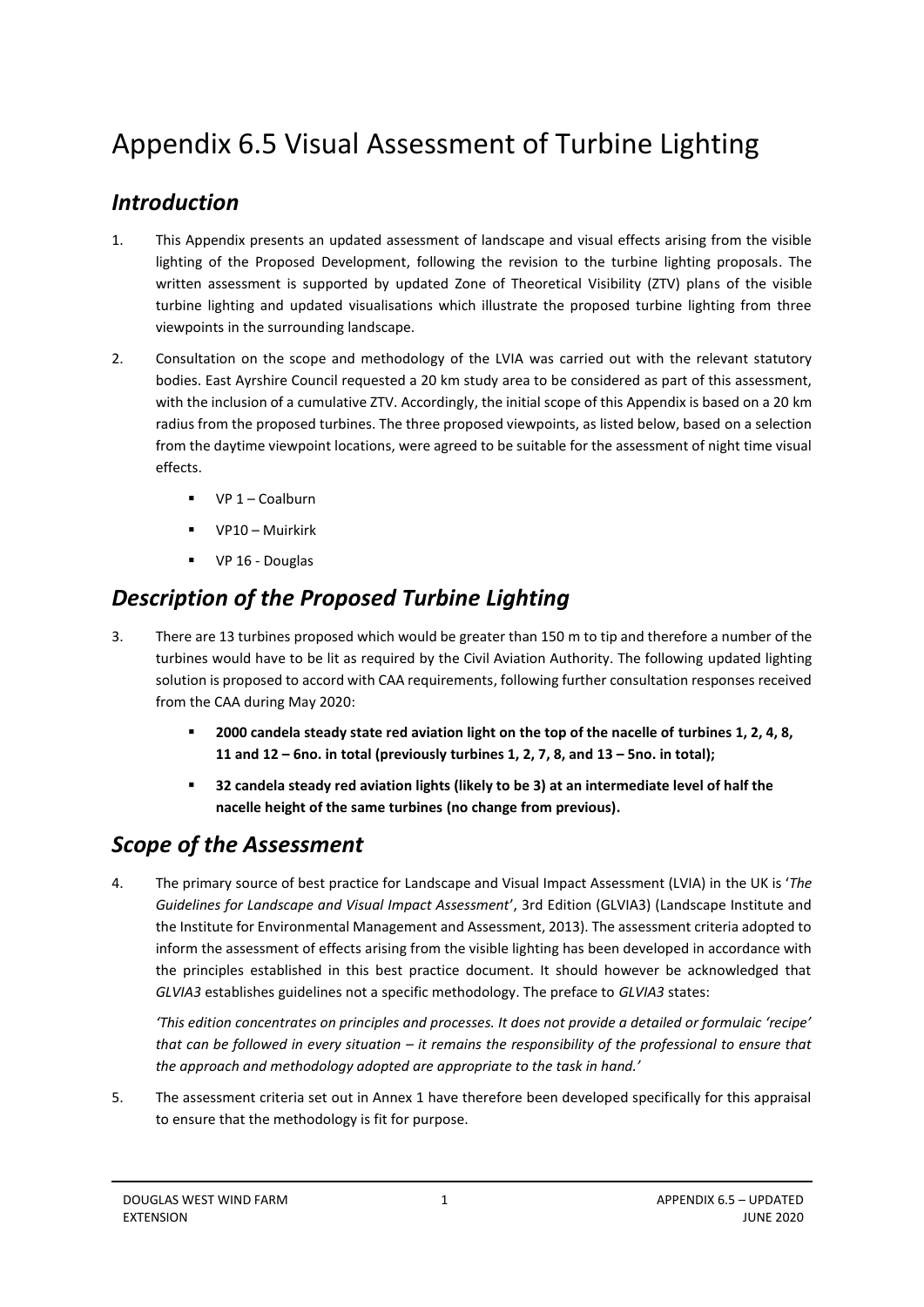- 6. The purpose of an LVIA when undertaken in the context of an Environmental Impact Assessment (EIA) is to identify any likely significant landscape and visual effects arising as a result of the proposals. An LVIA should consider both:
	- effects on the landscape as a resource in its own right (the landscape effects); and
	- **EXECTED EFFECTS** on specific views and visual amenity more generally (the visual effects).
- 7. It is recognised that in some circumstances, it may be possible for turbine lighting to result in a significant effect on the character of the surrounding landscape. For example, if the proposed wind energy development is located within, or in close proximity to, a designated dark sky area, or is remote from existing sources of visible lighting, such as residential areas, commercial or industrial sites, or major roads.
- 8. For wind energy developments which are not located in such areas, it is considered that there would be no potential for significant effects on landscape character to arise from visible turbine lighting of the type proposed. This is because in these areas the character of the landscape during low natural light levels is already in part characterised by the presence of artificial lighting. Therefore, the addition of turbine lighting would not have the potential bring about a fundamental change to the characteristics of the landscape.
- 9. In considering the likelihood of significant effects within the 20 km study area, the Proposed Development is located within a landscape context which already contains some sources of artificial light, particularly those located within the surrounding settlements, industrial complexes and along the highways passing through the near landscape. The Proposed Development is not located near to a recognised Dark Sky Area, and nor is such a Dark Sky Area present within the 20 km study area.
- 10. With reference to the updated ZTV of the proposed lit turbines, as shown on Figures 1 and 2 of this Appendix, it is clear that there would be theoretical visibility of the lit turbines across the majority of the 10 km study area. Beyond 10 km, and up to 20 km from the proposed lit turbines, theoretical ZTV coverage is generally limited to particular parts of the wider landscape, such as the valley in which the A70 runs between Muirkirk and Cumnock, the M74 corridor, the landscape north of Strathaven, and the landscape in the vicinity of Lanark, as shown on Figure 1. These areas already experience an element of night time lighting either through street lights within urban areas, or lighting along the road networks. The proposed turbine lighting would not be noticeable at such distances greater than 10 km in the presence of existing baseline lighting in the local landscape and thus significant effects are unlikely to occur.
- 11. It is acknowledged that there are more remote areas of the landscape in which the proposed lit turbines would be theoretically visible, such as high points within the Lowther Hills to the south-east, the Tinto Hills to the east, Kirkland Hill to the south-west, and Kype Muir to the north-west. However, the majority of these landscapes are located beyond 15 km from the Proposed Development with just Kype Muir located between 10 km and 15 km from the site. The likelihood of other sources of night time lighting within the nearer landscapes to these hill masses would reduce the impact of the lights associated with the Proposed Development and significant effects are unlikely to occur.
- 12. It is noted that there is lighting proposed on turbines associated with both Kype Muir Wind Farm and Lethans Wind Farms. The turbine lighting of Kype Muir Wind Farm would have a greater effect upon landscape and visual receptors surrounding Kype Muir than the Proposed Development, and similarly the turbine lighting of Lethans Wind Farm would have a greater effect upon receptors in the vicinity of Kirkland Hill. The additional effect of the lighting associated with the Proposed Development would not be significant, and due to the distance between the schemes, it is unlikely for notable sequential effects to occur.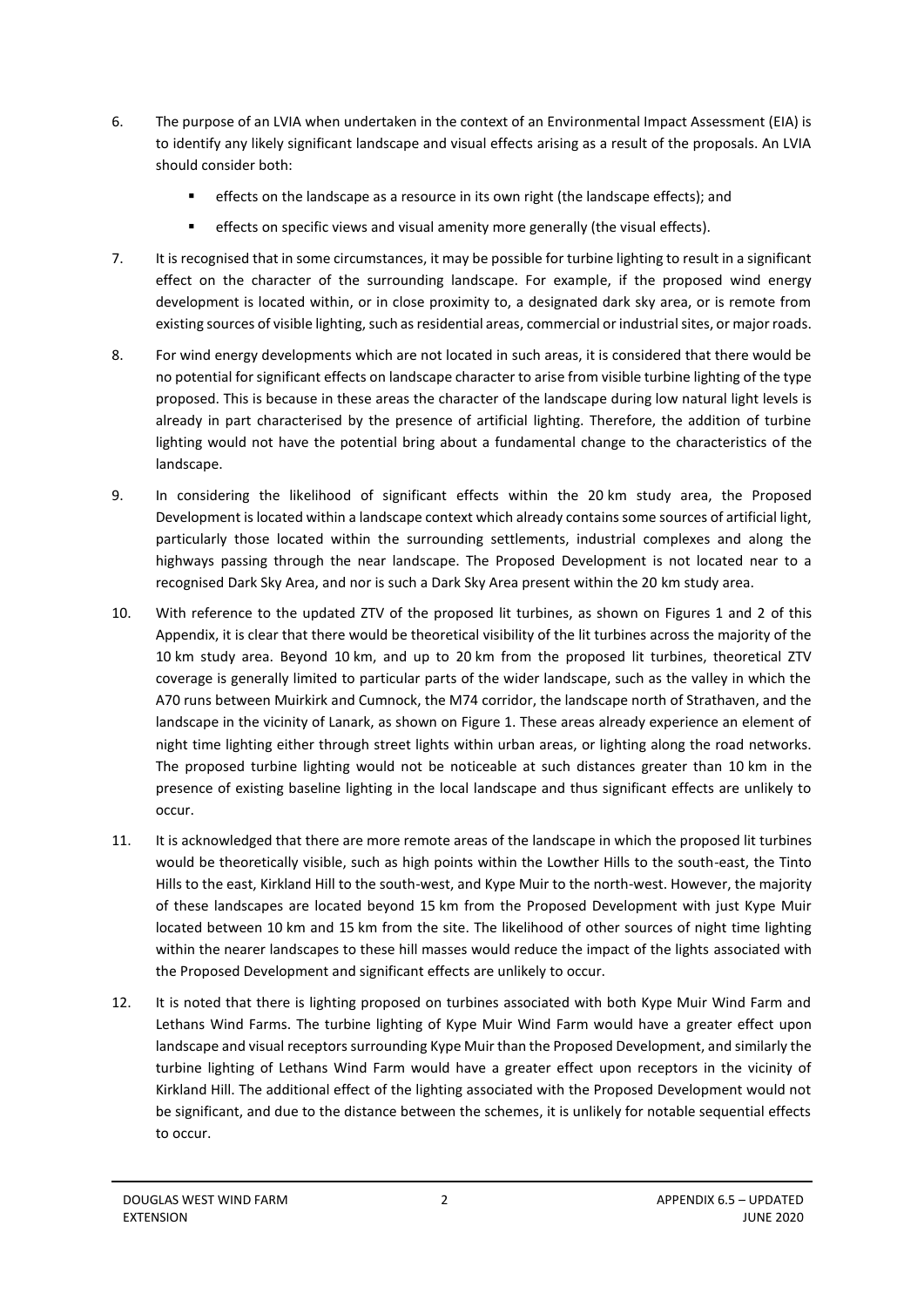- 13. Taking into account the above findings, it is considered that a 10 km study area would be most appropriate and proportionate to assess the potential effects of the night time lighting of the Proposed Development. It is also considered that, in terms of the assessment of cumulative effects, a consideration of Douglas West Wind Farm, Repowered Hagshaw Wind Farm, Revised Dalquhandy Wind Farm and Revised Cumberhead Wind Farm would be most appropriate.
- 14. In order to facilitate the assessment of night time lighting effects, a set of criteria and an appropriate methodology has been developed and this is set out in Annex 1, allowing for the assessment of both landscape character and visual effects. The character effects are based on the extent to which there would be a change to the perceived characteristics of the landscape during low light levels. The visual effects are based on the change to the view which would be experienced by visual receptors within the landscape, particularly those people taking in the view from their properties, moving in and around residential areas and using the local road network (again during the changing periods of low light levels experienced during dusk and after sunset).
- 15. The assessment considers all the daily low light periods when the turbine lighting would be visible to receptors in the surrounding landscape. On any given day these may include the early morning, evening and night-time periods. On occasion this may also include periods during the day, should natural light levels be particularly low, due to adverse weather conditions. It is understood that the primary period which an assessment of visual effects should consider, is the period just before official sunset, when sufficient daylight remains for the landform of the landscape on which the wind farm is proposed, to remain partially visible. This time period is known commonly as 'dusk', and whilst it is acknowledged that the formal astronomical period of dusk actually occurs after sunset, immediately prior to night, the wider time period of low light as the sun is setting and immediately after sunset is referred to hereafter in this methodology as the 'dusk period'.
- 16. The timing of official sunset changes depending on the location being considered, and the date of any assessment, but is astronomically predictable. However, this does not mean that the light levels in the period just prior to official sunset are equally predictable, or consistent. In practice, these will vary due to weather conditions and also the site specific effects of surrounding topography, vegetation and built form, including existing light sources in the landscape.
- 17. In order to ensure consistency across the assessment work undertaken and particularly in relation to the visualisations produced, photographs were collected at regular intervals as the light levels decreased across the period prior to and shortly after sunset. In particular, photographs were gathered, and assessments undertaken during the period where street lighting and other light sources of visible light in the baseline have been illuminated, but the landform remained partially visible. The ambient light conditions were recorded during each round of photography using a light meter, to seek as far as possible consistency across the visualisations prepared and assessment judgements made.
- 18. The starting point for determining the scope for the assessment was a consideration of the assessment viewpoints located within 20 km of the Proposed Development which are set out within the main daytime period LVIA. Following a consideration of each of these viewpoints, and with regard to the need to ensure a proportionate assessment was undertaken, the following viewpoints were selected for detailed assessment:
	- VP 1 Braehead, Coalburn;
	- VP10 Muirkirk; and
	- VP 16 Douglas.
- 19. Each of the representative viewpoints were visited several times during periods of low natural light to better understand the likely sensitivity of the viewpoint receptors and to better inform judgements on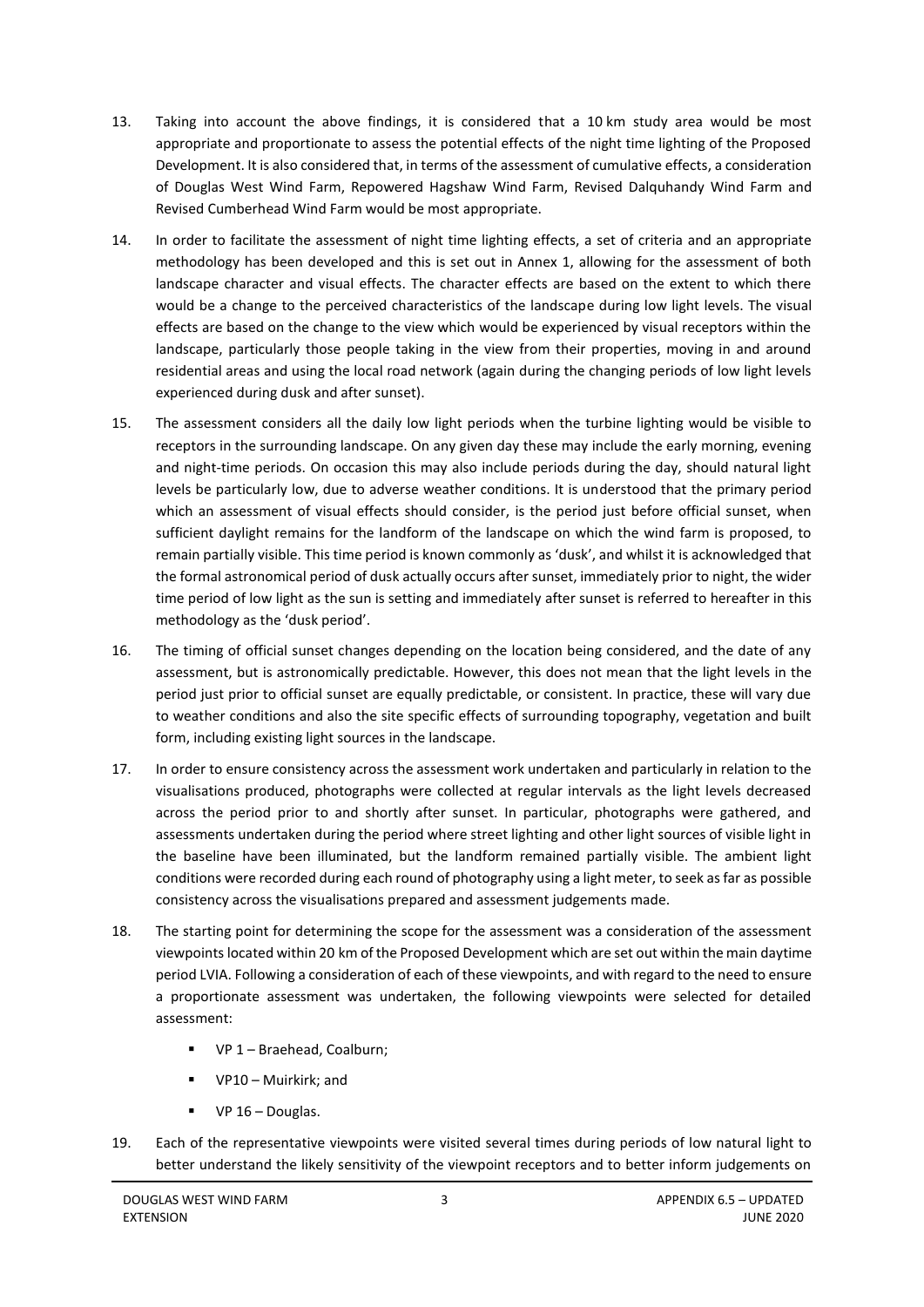the likely visual effects arising from the turbine lighting. Furthermore, the extent of the detailed 10 km study area was visited to understand the extent of existing visible light sources and to appreciate the visibility of the development that would arise as receptors move through the landscape.

- 20. It is also relevant to consider the 'future-baseline' that will be in place following the planning consent awarded to the wind farm schemes at Douglas West, Dalquhandy and Cumberhead, plus the recently consented Haghsaw Hill Repowering. For Douglas West, Dalquhandy and Cumberhead a planning condition was set out which requires the inclusion of visible aviation lighting of 25 candela as part of the schemes, notwithstanding that they are developments with turbines of less than 150 m to blade tip. Although none of these conditions have yet been discharged, a specialist aviation consultant working for the Applicant has established what is likely to be put forward as a reasonable response to addressing these conditions. The consented Haghsaw Hill Repowering will include a lighting scheme which is similar to that which is proposed for Douglas West Extension, comprising of a number of 2000 candela steady state red aviation lights on the top of the nacelles, plus 32 candela steady red aviation lights (likely to be 3) at an intermediate level of half the nacelle height of the same turbines. A plan illustrating the likely lit turbines associated with the four schemes is included as Figure 2 of this Appendix. It has therefore been deemed appropriate to include a 'future-baseline' photomontage illustrating this lighting, alongside the actual night-time photography which was gathered for each viewpoint. This allows a judgement to be made as to the likely impact of the Proposed Development turbines when compared with the expected baseline scenario. The lit turbines associated with the Dalquhandy and Cumberhead Resubmission proposals has also been included in Sheet D of each visualisation to present a cumulative photomontage.
- 21. For each viewpoint a written assessment is provided. In line with the assessment criteria set out at Annex 1, the relative significance or level of effect on visual amenity is determined by considering in tandem the nature (sensitivity) of the visual receptor with the nature (magnitude) of change.
- 22. The assessment firstly considers the current baseline lighting environment during low light periods, particularly the dusk period, and the sensitivity of the receptors represented by the viewpoint. The assessment then describes the degree to which the lighting from the Proposed Development would be visible and the magnitude of change in views in the low light period which would result from the turbine lighting. Finally, a professional judgement is made as to the level of effect which would result from the identified change and whether or not the effect is considered to be significant in terms of the EIA Regulations. The reasoning behind these judgements is set out in the assessment.
- 23. It is recognised that the viewpoints only form individual representative locations from a small selection of the places within the study area from where the turbine lighting will be visible. Therefore, the viewpoints are used as the starting point to inform a wider consideration of the potential for visual effects on the key visual receptors within 10 km of the site. These receptors include settlements (principally Douglas and Coalburn) and users of the M74 and A70.
- 24. The assessment of effects is supported by an updated Zone of Theoretical Visibility (ZTV) plan illustrating the locations from which the turbine lights would be visible during the low light period. The assessment is also supported by updated photomontages prepared for the three assessment viewpoints. The methodology for the production of the ZTV Plan and the Photomontages is discussed separately in Annex 1 to this Appendix. However, it should be noted that the visual representation of light in a two dimensional printed photomontage is inherently difficult, as the manner in which light is seen and interpreted by the eye, especially in low light conditions, is a complex and varied matter.
- 25. The photomontages which accompany this assessment have been prepared in line with best practice guidance for the collection of photography for wind farm visualisations and using specialist software for the representation of turbine aviation lighting. However, notwithstanding this, and as with all photomontages, the images provided are simply a tool to assist in the assessment of effects and should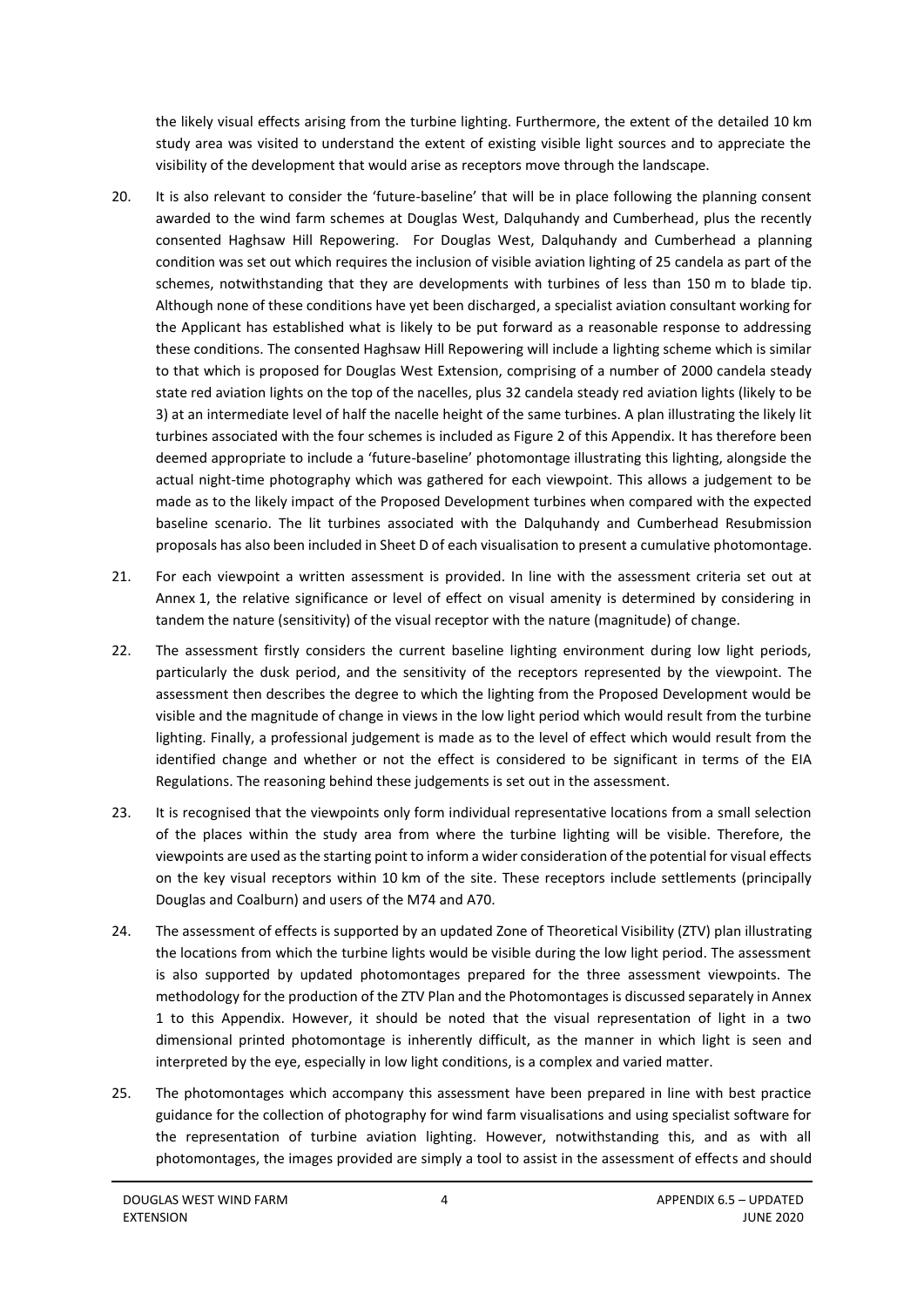be viewed and used in this context. It was established during the field work undertaken for this study that dusk period photographs of visible lighting do not always capture the extent to which the eye perceives light sources during the dusk period. Often photography will appear to show the lighting to be more recessive than it was perceived in the field. The photomontages therefore do not seek to replicate the manner in which a dusk period photograph would capture the aviation lighting, rather they seek to replicate the manner in which the lighting is perceived when it is viewed in the field. The assessment of visual effects does not rely solely on the photomontages however, and it is ultimately professional judgement which is used to evaluate the significance of effects. In the case this judgement has been 'ground-truthed' through site work to review and appraise the effects of existing visible red aviation lighting in the landscape using a number of locations in the Scottish landscape, as close to the site as was practicable.

26. On several occasions, Pegasus has visited the Middleton Wind Farm, East Renfrewshire, an operational wind farm with aviation lighting similar to that proposed. This enabled consideration and photography of existing visible aviation lighting in comparable low light levels, during the dusk period, for use as context and an aid to the work undertaken, providing a useful control for the assessment. Part of this additional site work also sought to consider if there would be any potential for surface illumination of the turbine blades, tower or nacelle as a result of the aviation lighting to be visible in the wider landscape surrounding a wind farm. A Photographic Record of images of the Middleton Wind Farm during low light conditions is set out at Annex 2, along with a further supporting record of images of the Emley Moor Transmitter station (a 300 m concrete tower and mast lit with 2,000 candela lights close to the Pegasus Office in Leeds), which has also been used as a convenient control and test location to 'ground truth' judgements. This matter is discussed subsequently in this assessment.

## <span id="page-6-0"></span>*Analysis of Aviation Lighting at Middleton Wind Farm*

- 27. In order to help inform the judgements made in this assessment a site visit was undertaken to the Middleton Wind Farm, East Renfrewshire, an operational commercial scale wind farm with aviation lighting similar to that proposed. This enabled consideration of aviation lighting in comparable low light levels, during the dusk period, for use as context and an aid to the work undertaken. A Photographic Record of images of the Middleton Wind Farm during low light conditions is set out at Annex 2, along with a further supporting record of images of the Emley Moor Transmitter mast, which has also been used as a guide.
- 28. Part of this additional site work also sought to consider if there would be any potential for surface illumination of the turbine blades, tower or nacelle as a result of the aviation lighting to be visible in the wider landscape surrounding a wind farm. There was no clear visibility of such phenomena in the wider landscape during the site work undertaken, however it is understood that such events may be possible in close proximity to lit turbines in locations with very low natural light. It is therefore acknowledged as part of the judgements made within this assessment that such occurrences may be possible as a worsecase scenario but that they would not be typical of the general experience of the lighting when seen from the landscape.
- 29. A separate phenomenon which was experienced during the site visit to Middleton was the manner in which the turbine blades passing in front of the turbine lighting serve to cause a temporary dimming and brightening of the lights. This is something which only occurs when the turbines are viewed with the blades in front of the nacelle and therefore is dependent on the prevailing wind direction on any given day. The minor dimming and brightening effect serves to increase the noticeability of the turbines within the view and to some degree increases their visual effect. It is therefore acknowledged as part of the judgements made within this assessment that such occurrences would periodically occur in relation to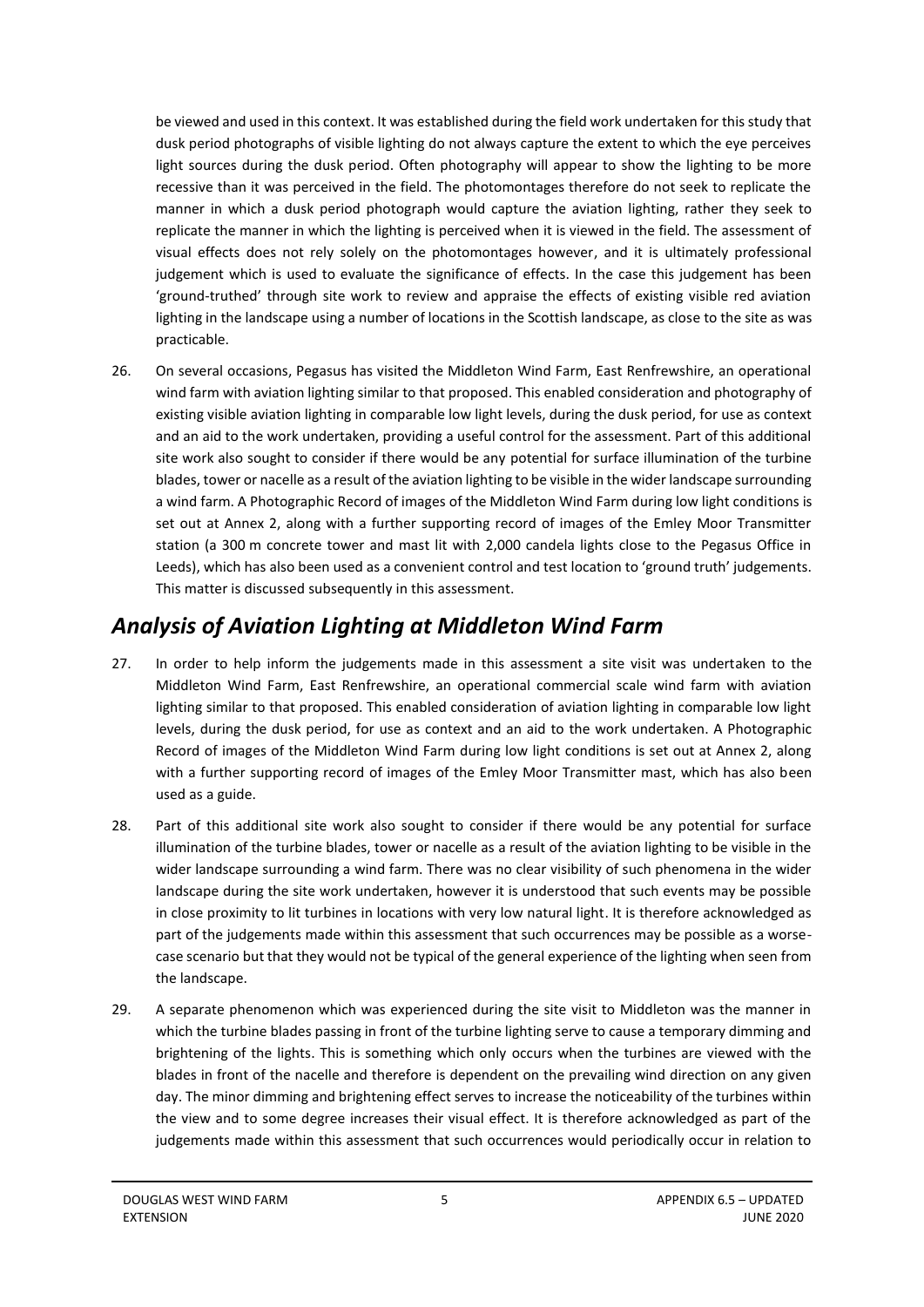the proposed turbines (the occurrence being most likely for locations to the south-west of the turbines i.e. less likely for locations to the south-east and north such as Douglas and Coalburn respectively).

## <span id="page-7-0"></span>*Assessment of Effects on Landscape Character*

- 30. The proposed turbines lie within the LCST 7A Rolling Moorland Forestry character type as defined in the South Lanarkshire Landscape Character Assessment, 2010. The daytime period assessment work undertaken for the proposals set out in the main LVIA Chapter, identified that there would be a significant effect on the character of these areas and a number of the surrounding character areas within 10 km of the site.
- 31. The key characteristics of the landscape character areas which lie in the area surrounding the site are set out in published landscape character assessments. However, a consideration of the potential for effects on landscape character during the low-light period requires an understanding not just of those characteristics which are apparent during the daylight, but also the degree to which artificial light sources are present in the landscape during low-light conditions.
- 32. Often there is a correlation between the daytime characteristics and the low-light characteristics, with primarily urban areas being identified as having a separate character from the surrounding rural landscape, both during daylight when buildings are visible and during low-light considerations when residential and street lighting is visible. However, this correlation is not always definitive as there are examples of landscapes which may appear rural and intimate during the daylight, but which may be characterised strongly by the artificial lighting of agricultural buildings during low-light. Similarly, there are landscapes which despite not being especially attractive or rural during daylight, can have very low levels of artificial lighting during low-light, giving a greater degree of intimacy and peacefulness to the landscape.
- 33. A review of the published character types within 10 km of the site was undertaken and each was considered in the field during low-light conditions, where accessible, as well as during daylight. From this review it was apparent that the only landscape which had baseline conditions during the low-light period where artificial light was not a characteristic element of the experience from within or looking out from the area was the Plateau Moorlands of East Ayrshire, which extends to become the Southern Uplands landscape of Dumfries and Galloway. This is not to say that artificial light sources are not present within, and visible from, this landscape, rather that views of such lighting are more infrequent and often towards sources at distance. The notable exception to this being the lighting associated with the mining industry which operates in some sections of the landscape.
- 34. The area of the landscape in which there would be the potential for effects on landscape character to occur from the visible aviation lighting is illustrated on the updated Zone of Theoretical Visibility (ZTV) Plan set out at Figure 1 of this Appendix.
- 35. During the period in which there was sufficient daylight to clearly see the turbines any effect on landscape character would be brought about primarily by the turbines themselves, rather than the associated lighting. However, as the daylight levels decrease, the visibility of the turbines decreases, and the turbine lighting becomes a more notable element. Eventually a point is reached at which it is the turbine lighting which brings about the greater degree of visual effect and indeed later in the darkest light conditions, it is only the lighting which brings about an effect as the turbines themselves are no longer visible.
- 36. It is accepted that within the Proposed Development site itself, and its immediate landscape context within the Rolling Moorland Forestry and wider Rolling Moorland, the presence of the visible aviation lighting would bring about a notable change during the low-light period, when compared with the existing baseline. This being the change from a landscape which was primarily characterised by its absence of visible artificial light, to a landscape where artificial light (i.e. the lit turbines) became a primary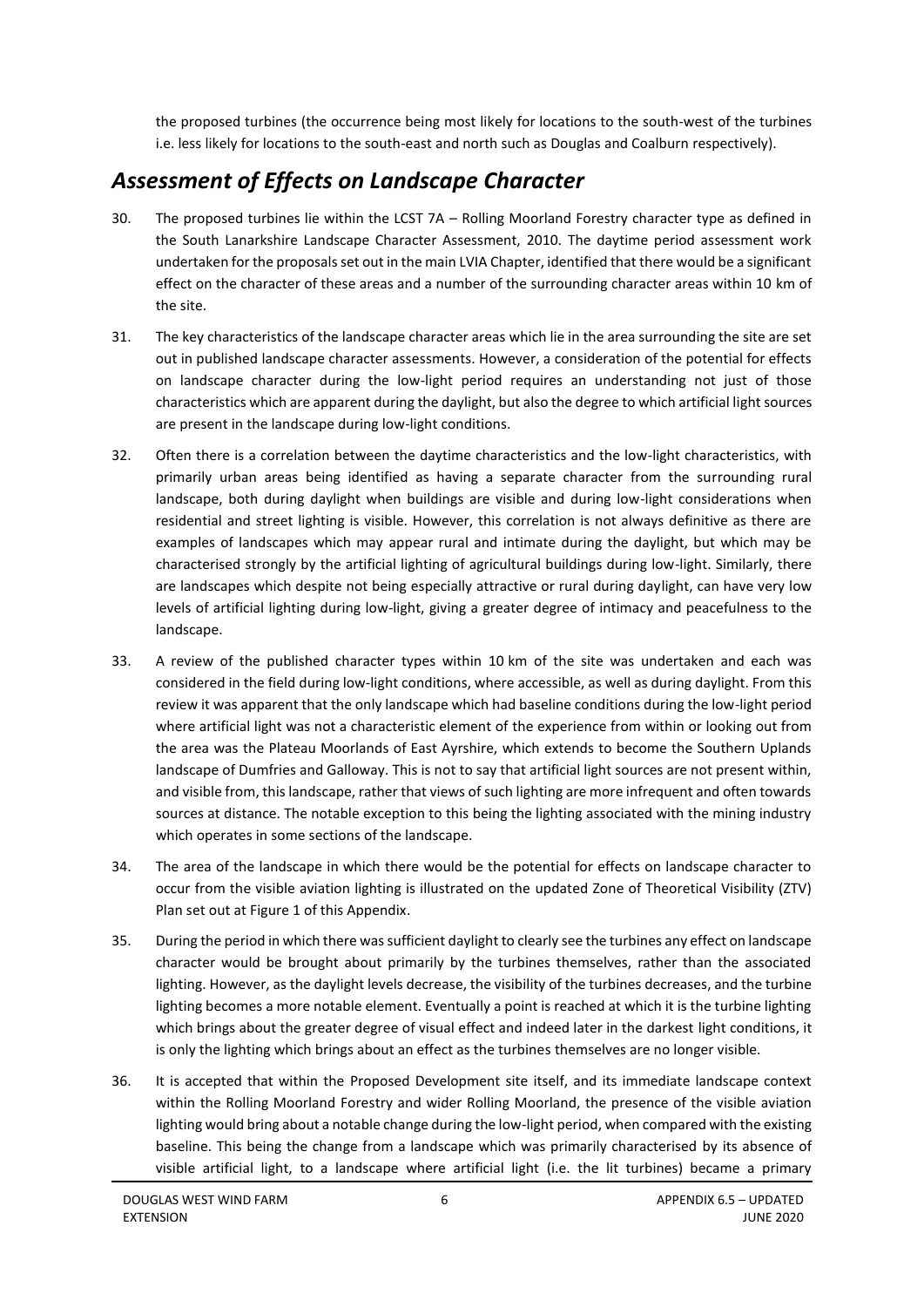characteristic. However, within a relatively short distance from the turbines the overriding characteristics of the landscape would remain those of an expansive, generally open rural and unlit landscape, with the turbine lighting forming a noticeable, but not a dominant feature. In addition, when the future baseline, also including the aviation lighting associated with the consented Hagshaw Hill Repowering turbines, is considered, the landscape in the immediate vicinity of the site would already have 2,000 candela lighting amongst its primary characteristics.

37. In terms of an EIA judgement of significance it is considered that the Rolling Moorland landscape and its associated sub types in the vicinity of the site are of high sensitivity to change during low-light conditions, as a consequence of its relatively low visibility of existing artificial lighting, note that this would reduce in the future baseline following the introduction of the Hagshaw Hill Repowering turbines. With regard to the magnitude of the change it is considered that within the Proposed Development site itself and its immediate landscape context, the change would be high, resulting in a **major** and significant effect. Beyond a distance of approximately  $1.5 - 2$  km from the site the magnitude of effect would reduce to medium with the resulting level of effect being **moderate**, but not significant, on the basis that at this point the lighting would not be a defining characteristic of the overall experience of the landscape. It should also be noted that within 2 km of the proposed turbines, in a northerly direction, the residential lighting associated with Coalburn will have influence upon the landscape, further reducing the level of effect of the Proposed Development.

## <span id="page-8-0"></span>*Assessment of Visual Effects*

- 38. The initial area in which the potential for visual effects from the visible aviation lighting was considered is illustrated on the updated Zone of Theoretical Visibility (ZTV) Plan set out at Figure 1 of this Appendix. As previously discussed, following analysis of theoretical visibility across the 20 km study area, it was considered appropriate and proportionate to consider a detailed 10 km study area as the likelihood of significant visual effects occurring beyond such distance is very low.
- 39. The assessment of visual effects begins with a consideration of three of the LVIA Assessment viewpoints which are located within the ZTV of the visible lighting and which are representative of key receptors within the 10 km study area. Each of these assessment viewpoints are illustrated on Figure 2 of this Appendix.

### **LVIA Viewpoints**

40. It was agreed that three of the viewpoints included in the LVIA should be considered as part of the assessment of visual effects arising from the visible turbine lighting (VPs 1, 10 and 16). Each of these viewpoints is discussed in turn below. Each of these viewpoints have also been used as the locations for the production of visualisations illustrating the visible aviation lighting. Reference is given to these visualisations where appropriate within the discussion of the viewpoints.

| Viewpoint Location                               | 281527, 634520                                                                                                                 |
|--------------------------------------------------|--------------------------------------------------------------------------------------------------------------------------------|
| Distance to nearest lit turbine                  | 1,817 m (T12)                                                                                                                  |
| Daytime Visualisations Figure Reference          | Volume 4, Figure 6.32                                                                                                          |
| LVIA Assessment of daylight period Visual Effect | Major (significant)<br>Moderate non-significant in cumulative scenario 1,<br>once consented schemes are added to the baseline] |

### VP1 – Braehead, Coalburn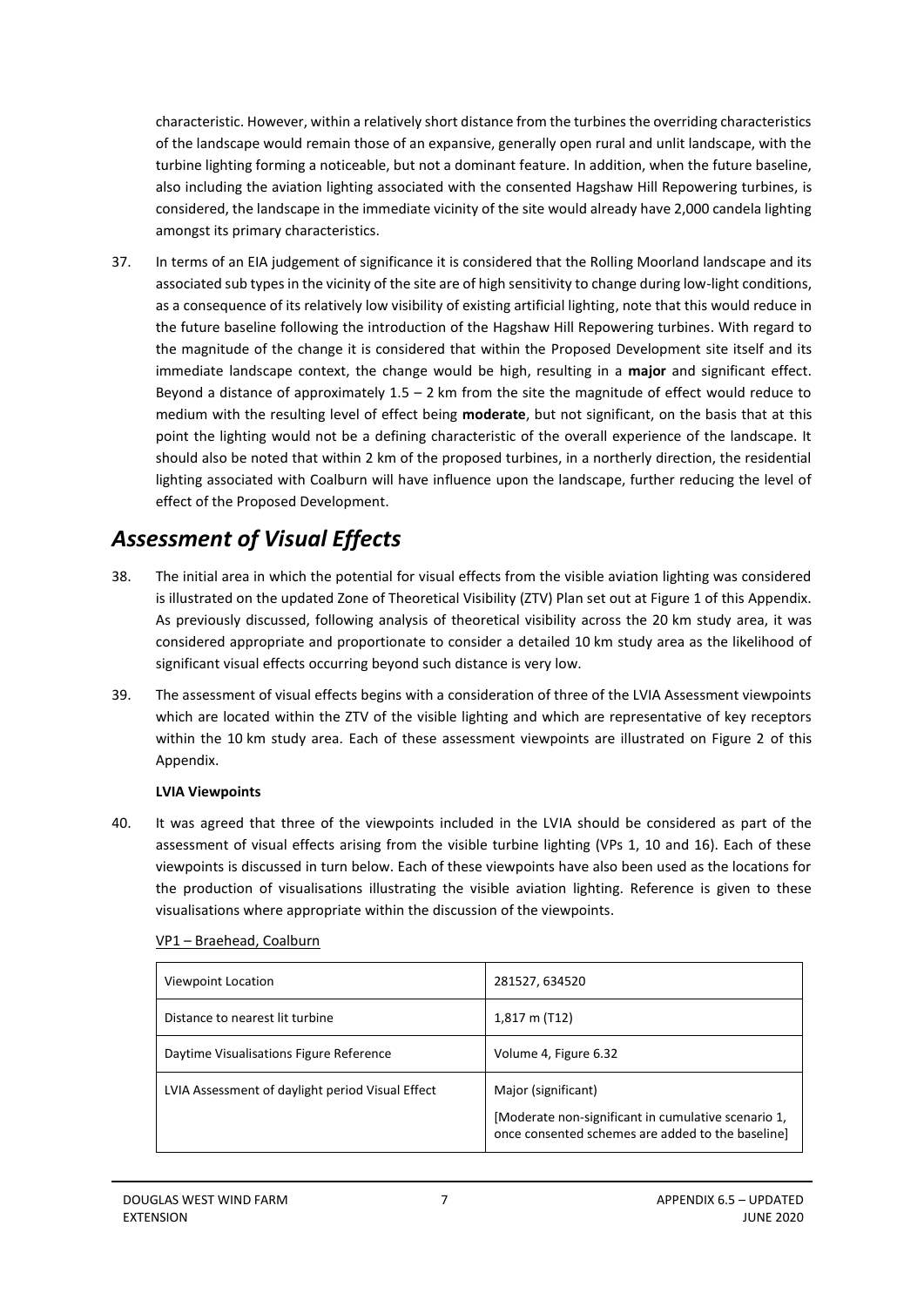- 41. This viewpoint is representative of the views from some properties at Braehead, Coalburn, orientated in a south-westerly direction. The closest lit turbine within the Proposed Development is located to the south-west of the viewpoint at a distance of 1,817 m.
- 42. The nature of the baseline daylight view is one which looks across a remediated colliery landscape which has been restored to a semi-natural state and includes areas of rough grassland and newly planted coniferous trees. In the distance, large blocks of plantation forestry and existing wind turbine development at Hagshaw Hill, Hagshaw Hill Extension, Nutberry and Galawhistle can be seen along and atop of the hills, forming the skyline from this location.
- 43. The nature of the existing baseline dusk-period view is one where street lighting and lights within properties in Coalburn can be seen towards the west, whilst the view south-west towards the Proposed Development site is currently darker in nature. However, once the future baseline is considered this view changes, with both 2,000 and 25 candela red aviation lighting being visible on a number of the consented Hagshaw Hill Repowering turbines, along with 25 candela red aviation lighting being visible on a number of the consented Douglas West, Dalquhandy and Cumberhead turbines extending across the panorama of the view.
- 44. The visualisations for Viewpoint 1 (sheets A and B) illustrate that whilst there are no lit turbines visible in the current baseline view, there would be four lit turbines associated with the Hagshaw Hill Repowering scheme in the dusk and night time sky in the future baseline scenario, plus four further turbine lights visible associated with the lit Douglas West, Dalquhandy and Cumberhead turbines. The introduction of the Douglas West Extension turbines would result in a further four lit turbines to the view. It should be noted however that the Douglas West Extension turbines would be seen beyond the single lit Douglas West turbine, and adjacent to the lit Dalquhandy and Cumberhead turbines, albeit these are at a slightly greater distance in the view. The visible Douglas West Extension turbine lights would be seen above the horizon at dusk and in low level light conditions in the sky above the overall simple landform.
- 45. The introduction of four lit turbines into the existing baseline view not containing the 2,000 candela red aviation lighting associated with the Hagshaw Hill Repowering would result in a medium magnitude of change, giving rise to a **moderate** effect which would be significant due to the absence of existing 2,000 candela lighting in the same angle of view. The lighting would be clearly notable and would form an easily identifiable component in the view. The lights would be seen during periods of good, clear weather conditions. It is also acknowledged that it is possible that the lights could appear to go slowly off then on again under certain conditions when the turbine blades pass in front of the nacelle. However, the introduction of a further four lit turbines to the dusk and night time future baseline view also containing the 2,000 candela red aviation lighting associated with the Hagshaw Hill Repowering, as seen from Viewpoint 1, would result in a low to medium magnitude of change in the view that is considered **moderate** but not significant due to the context of the future baseline view. The lighting would be visibly notable but would not form a strong influence upon the wider view available relative to the existing level of lighting that would be seen in the broader landscape, and as a result of the lighting associated with the consented wind farms, in particular the Hagshaw Hill Repowering which would lie in the same angle of view.
- 46. As a result of the introduction of aviation lighting to the view to the south-west of Viewpoint 1 there would be a worst case **moderate** visual effect, when the existing baseline is considered which would be considered to be significant. However, once the consented turbines in the local landscape are constructed, in particular the Hagshaw Hill Repowering, the effects would reduce to **moderate** but not significant due to the presence of other aviation lighting seen in the view.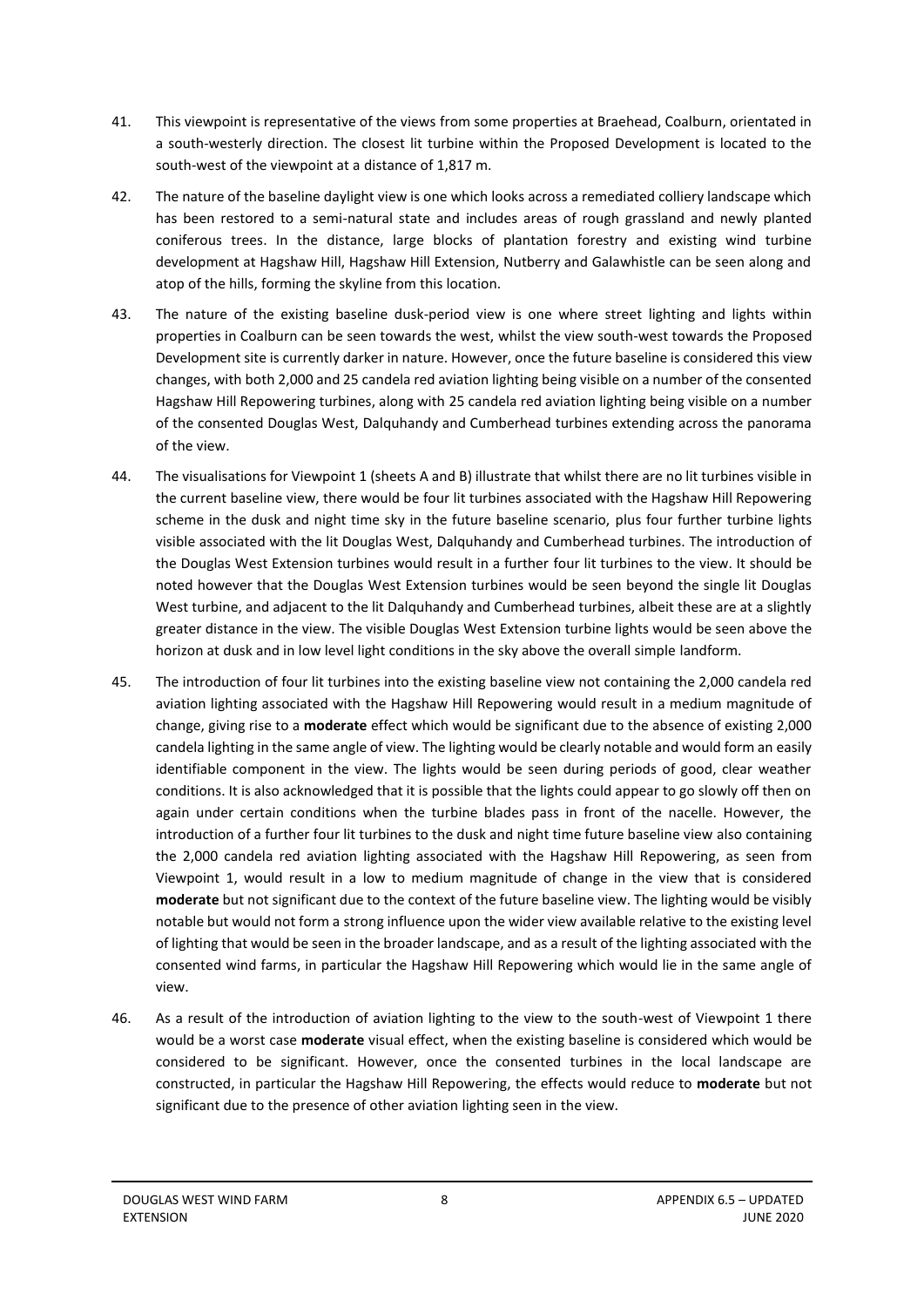#### VP16 – Douglas, Crabtree Street

| Viewpoint Location                               | 283575, 631020                                                                                                            |
|--------------------------------------------------|---------------------------------------------------------------------------------------------------------------------------|
| Distance to nearest lit turbine                  | 2,439 m (T15)                                                                                                             |
| Daytime Visualisations Figure Reference          | Volume 4, Figure 6.47                                                                                                     |
| LVIA Assessment of daylight period Visual Effect | Moderate (significant)<br>[non-significant in cumulative scenario 1, once<br>consented schemes are added to the baseline] |

- 47. The viewpoint is located on Crabtree Street, a minor road located on the north-western edge of Douglas. The closest lit turbine within the Proposed Development is located to the west of the viewpoint at a distance of 2,439 m.
- 48. The nature of the baseline daylight view is one which looks across the well maintained playing fields towards the grassy banks of the Douglas Water, which can be seen cutting through the valley bottom, with the land on the other side of the bank gently rising up to Long Plantation. Long Plantation extends along most of the sky line and the Existing Hagshaw Hill and Hagshaw Hill Extension turbines and the Hazelside Farm turbine are visible within the moorland to the west.
- 49. In the current baseline (Sheet A) during low light periods, the existing visible aviation light on the Hazelside Farm turbine is a noticeable feature of the view in the direction of the site, with streetlighting which lines Crabtree Street also visible in the foreground. Once the future baseline is considered (Sheet B) this view changes, with both 2,000 and 25 candela red aviation lighting being visible on a number of the consented Hagshaw Hill Repowering turbines, along with 25 candela red aviation lighting being visible on the nearest of the consented Douglas West turbines to the site, as they extend across the panorama of the view behind Long Plantation.
- 50. The visualisations for Viewpoint 16 illustrate that the current baseline view is already influenced to a degree by the light associated with the existing Hazelside turbine in the baseline view and that this will be further accentuated by the addition of the Hagshaw Hill Repowering turbines. The introduction of the Proposed Development to the wider landscape would introduce six additional lit turbines to the dusk and night time view, as seen from Viewpoint 16, but they would be located just above the horizon formed by Long Plantation, in the same part of the view as the existing lit turbine and adjacent to the lit Hagshaw Hill Repowering turbines, once they are constructed.
- 51. It is acknowledged that they would be visibly noticeable from the viewpoint location, but the baseline context already features an element of aviation lighting and this shall be reinforced once the Hagshaw Hill Repowering turbines are constructed and as such the Proposed Development would not introduce new features to the night time view. It is considered that there would be a medium magnitude of change in the view which would result in a **moderate** effect that is not significant due to the existing and future baseline context in which existing lighting, including aviation lighting, would be visible in the landscape at this location.
- 52. It is acknowledged that it is possible that the lights could appear to go slowly off then on again under certain conditions when the turbine blades pass in front of the nacelle. However, in the context of the existing baseline and future baseline views, it is considered that the additional lighting would not be an overly dominant feature upon the experience of visual receptors at this viewpoint location.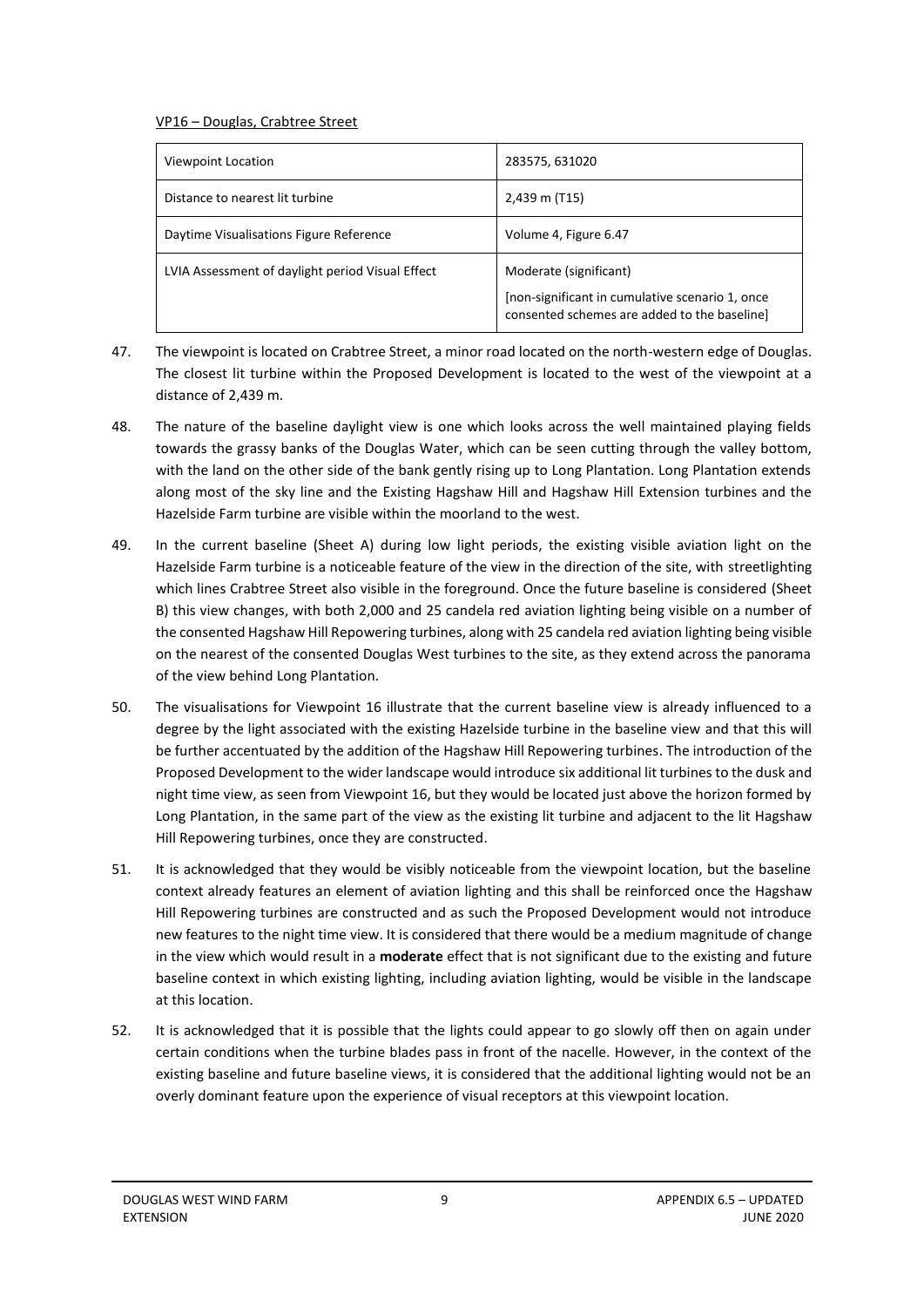### VP10 - Victory Park, Muirkirk

| Viewpoint Location                               | 269388, 627320             |
|--------------------------------------------------|----------------------------|
| Distance to nearest lit turbine                  | $10,663$ m (T1)            |
| Daytime Visualisations Figure Reference          | Volume 4, Figure 6.41      |
| LVIA Assessment of daylight period Visual Effect | Moderate (non-significant) |

- 53. This viewpoint is located on the western edge of Victory Park in Muirkirk, to allow for views beyond the immediate built form towards the site. The closest lit turbine within the Proposed Development is located to the east-north-east of the viewpoint at a distance of 10,663 m.
- 54. The nature of the baseline daylight view is one which comprises the public open space in the immediate foreground with dwellings located on Glasgow Road, Park Avenue and Burns Avenue located beyond. The existing turbines of the Galawhistle Wind Farm occupy the horizon in the direction of the view towards the site and form notable vertical features in the view. Further Galawhistle turbines are also seen slightly set down in the landscape beyond the horizon.
- 55. In the future baseline scenario however, both 2,000 and 25 candela red aviation lighting would be visible on a number of the consented Hagshaw Hill Repowering turbines, along with one lit Cumberhead turbine visible in the distant view, sitting just above the horizon in the same direction as other light sources in the town.
- 56. In low light periods, the existing lighting associated with residential properties and street lights is visible in the immediate context of the view, however beyond this there are currently no visible lights associated with the Galawhistle turbines close to where the Proposed Development is located.
- 57. The visualisations for Viewpoint 10 illustrate that whilst there would be no visible turbine lighting in the current baseline view, there is already night time lighting within the urban environment that has a degree of influence. In the future baseline this will be supplemented by lighting associated with the consented Hagshaw Hill Repowering turbines The introduction of the Proposed Development to the wider landscape would introduce three lit turbines to the dusk and night time view, as seen from Viewpoint 10, but they would be located just above the horizon in the same part of the view as the existing urban lighting and forthcoming Hagshaw Hill Repowering turbines and would not be visibly prominent in the baseline context. Overall, it is considered that there would be no greater than a medium to low magnitude of change in the view.
- 58. It is acknowledged that it is possible that the lights could appear to go slowly off then on again under certain conditions when the turbine blades pass in front of the nacelle. However, in the context of the existing baseline and future baseline views, it is considered that the additional lighting would not be a dominant feature upon the experience of visual receptors in this part of Muirkirk.
- 59. As a result of the introduction of aviation lighting to the view to the east of Viewpoint 10 there would be a worst case **moderate/minor** visual effect which is not considered to be significant. The addition of the three lit turbines of the Proposed Development would give rise to no greater than a low magnitude of change in the view.

### **Settlements**

60. In addition to the individual viewpoints, consideration has also been given to the potential visual effects on the nearest settlements to the site within the 20 km study area. An assessment of the effects on Douglas, Coalburn, Muirkirk, Lesmahagow and Rigside is set out below, with reference given where relevant to the individual viewpoints discussed previously where these are located within or in close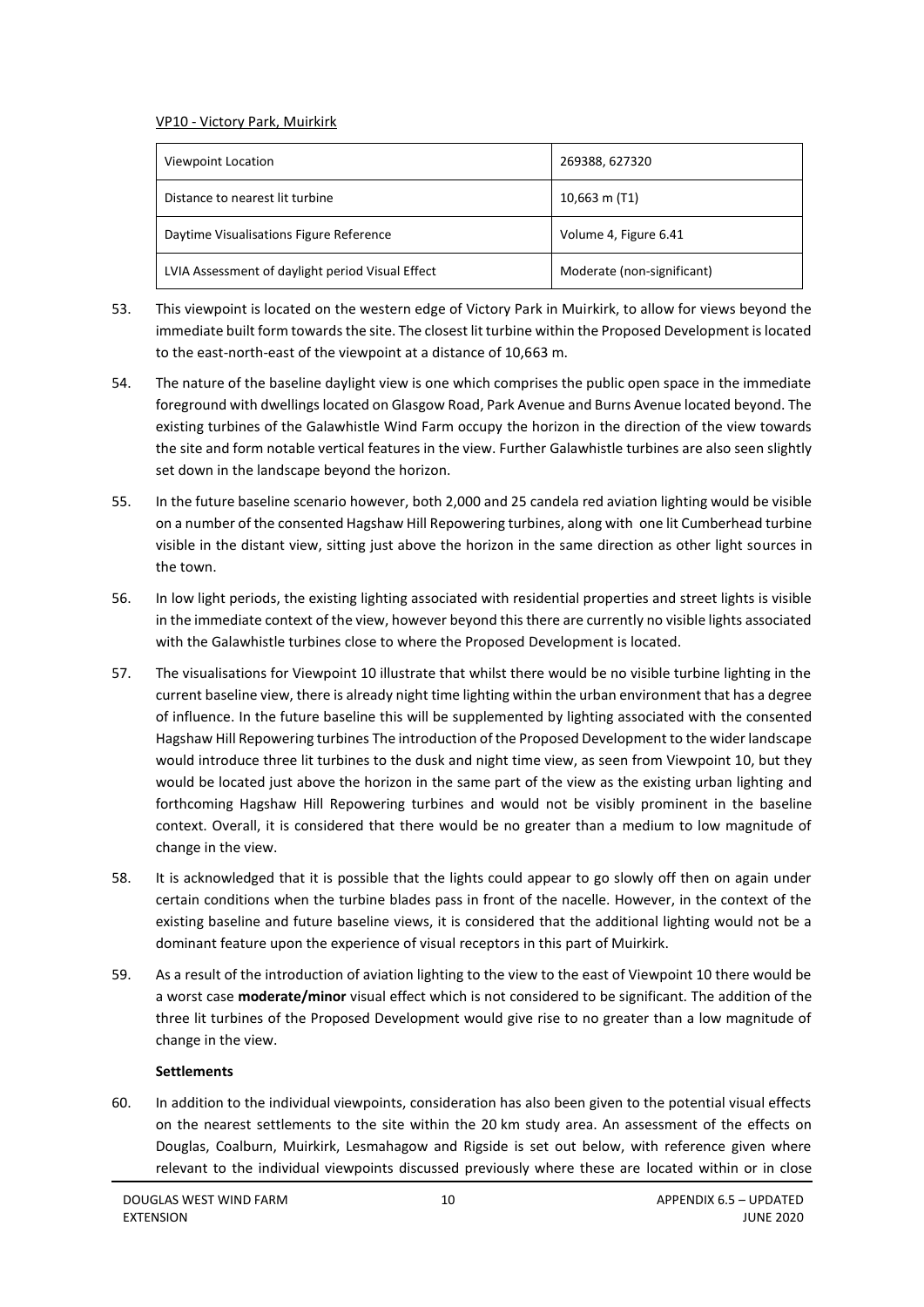proximity to the settlements. Glespin has not been considered within this assessment as it lies outwith ZTV coverage of the proposed lit turbines.

**Douglas** 

| Distance from settlement edge to nearest lit turbine | $2.2 \text{ km}$                                                                                                                      |
|------------------------------------------------------|---------------------------------------------------------------------------------------------------------------------------------------|
| LVIA Assessment of daylight period Visual Effect     | Major to Moderate (significant)<br>[non-significant in cumulative scenario 1,<br>once consented schemes are added to the<br>baseline] |

- 61. The village of Douglas is situated to the east of the Proposed Development. Most properties are situated between 2.2 km and 3 km but with several properties scattered around the outskirts of the village. Although a significant number of the residential properties within Douglas face inwards and towards other properties, the sloping hillside that Douglas is situated on allows a number of properties to experience views towards the opposing hillside of the Douglas Water Valley.
- 62. The daytime assessment identified that without the Douglas West turbines considered in the baseline, the introduction of the proposed turbines would result in a worst-case high magnitude of change in the view from residential properties within Douglas, which is considered to be significant. In cumulative scenario 1, once the Douglas West turbines are included within the baseline, the effect of the addition of the Proposed Development turbines would reduce to a non-significant level, notwithstanding that the overall combined effect would be one which was significant.
- 63. Viewpoint 16 from Crabtree Street, described above, represents views from the north-western edge of Douglas where it was identified that there would be the potential for a worst case non-significant **moderate** visual effect during the low light period where the turbine lighting would be visible. From the southern parts of Douglas, where an open view towards the site exists, there would also be the potential for a similar effect to arise, again with the existing visible aviation light on the Hazelside Farm turbine, a feature in the current view towards the site and the lighting associated with the forthcoming Hagshaw Hill Repowering turbines also visible in the future baseline.
- 64. Overall, in the context of the existing visible turbine lighting which would be located in the view, and considering the distance of the lighting at more than 2 km away, it is considered that the additional lighting would not be a dominant feature upon the experience of visual receptors as they move in and around Douglas during periods where the turbine lighting would be visible.

Coalburn

| Distance from settlement edge to nearest lit turbine | 2 km                                                                                                                      |
|------------------------------------------------------|---------------------------------------------------------------------------------------------------------------------------|
| LVIA Assessment of daylight period Visual Effect     | Moderate (significant)<br>[non-significant in cumulative scenario 1, once<br>consented schemes are added to the baseline] |

65. The linked settlements of Coalburn, Braehead, and Bellfield are situated to the north-north-east to northeast of the site with the majority of the properties falling between 1.75 km and 2.5 km of the Proposed Development turbines. The daytime assessment identified the potential for a moderate and significant effect to arise in the scenario whereby the consented Douglas West, Dalquhandy and Cumberhead Wind Farms are not considered as part of the baseline, reducing to a non-significant effect in cumulative scenario 1 once those turbines are considered to form part the baseline view.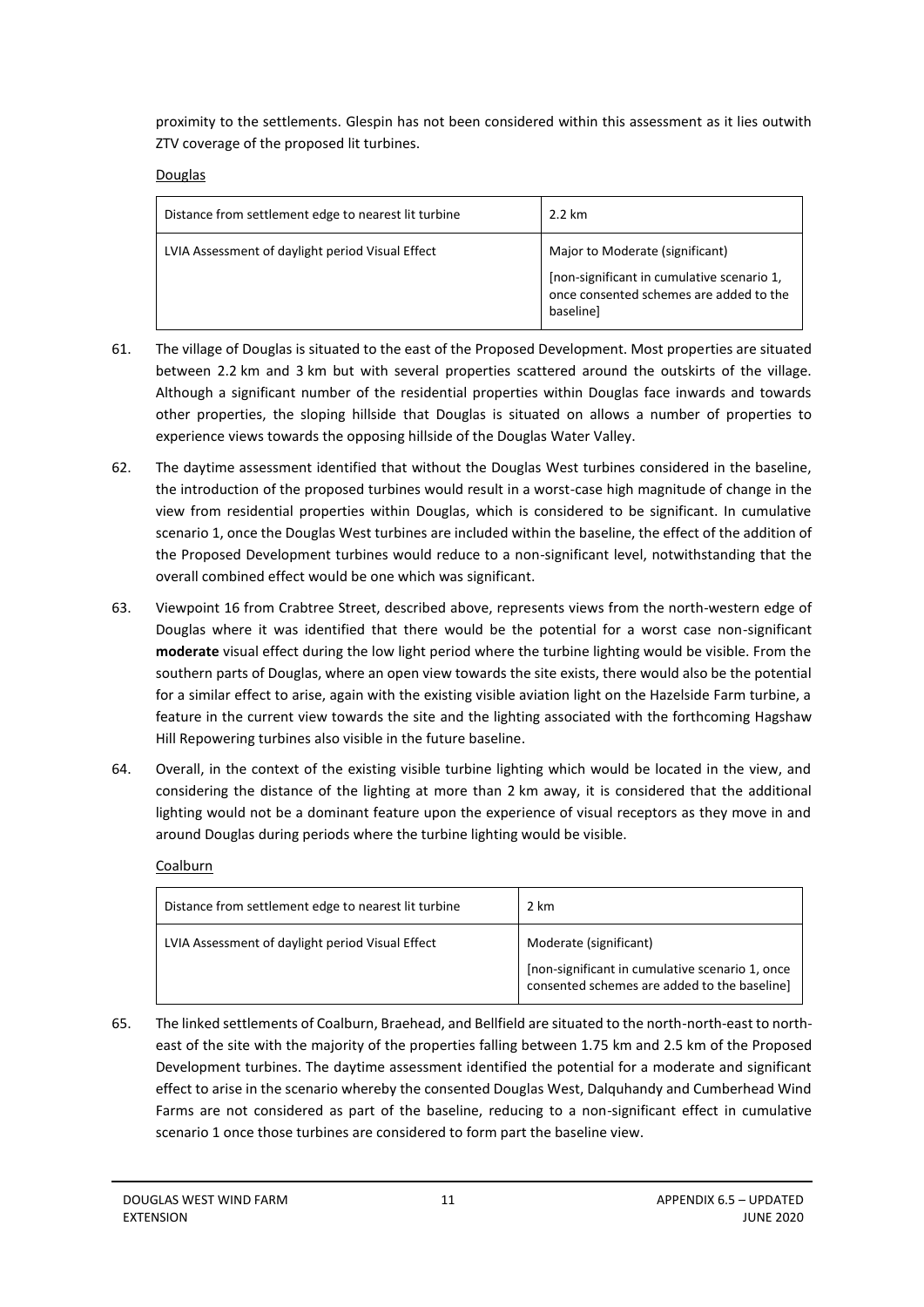- 66. Viewpoint 1, discussed above, represents the view from Braehead in Coalburn, where it was identified that based on the existing baseline view without the Hagshaw Hill Repowering turbines, the introduction of a further four lit turbines to the baseline dusk and night time view would result in a medium magnitude of change and a significant **moderate** visual effect during the low light period. From those other areas within Coalburn and its environs where the turbines were visible, such as along Coalburn Road, particularly as it travels over higher ground in the vicinity of Manse View and Dunn Crescent, there would also be the potential for views of the lit turbines in a similar manner to that of Viewpoint 1. However, once the consented schemes have been constructed and the lighting associated with the Hagshaw Hill Repowering turbines are visible, there will already be a presence of aviation lighting in the landscape to the immediate south of Coalburn and the Proposed Development would serve to simply reinforce the existing characteristics of the future baseline night time landscape that would already be present. As such effects would reduce to be **moderate** but not significant.
- 67. Overall, in the context of the existing visible turbine lighting which would be located in the foreground of the view, it is considered that the additional lighting would not be an overly prominent feature upon the experience of visual receptors as they move in and around Coalburn during periods where the turbine lighting would be visible.

### Rigside, Lesmahagow and Muirkirk

- 68. The settlements between 5 km and 10 km of the site, which may have the potential to experience views of the aviation lighting are principally Rigside, Lesmahagow and Muirkirk.
- 69. Rigside lies around 5.7 km to the east of the site and was identified to experience a moderate significant effect in the main assessment scenario, where other consented schemes are not considered, reducing to a non-significant effect in cumulative scenario 1, where these schemes are considered to form a part of the baseline view. This same assessment would apply equally to the night-time period, where once the turbine lighting associated with the consented Hagshaw Hill Repowering, Douglas West, Dalquhandy and Cumberhead schemes is considered to form a part of the baseline, the effect of the Proposed Development would reduce. However, in this instance even in the main night-time assessment scenario which does not consider this lighting, it is considered that the effects would **not be significant** at this distance, once the manner in which the lighting would dissipate and form part of a much wider panorama of the view over this distance is considered. It is also noted that the existing view from Rigside in the direction of the site includes significant night-time lighting associated with the bonded warehousing development at Poniel and lighting associated with the M74 motorway.
- 70. Lesmahagow lies to the north of the site, again at around 6 km distance. Whilst the turbines may be visible, it is considered that the effect would **not be significant**, particularly considering the distance and the wider context in which they would be seen. The lit turbines would not be a dominant feature upon the experience of visual receptors in Lesmahagow.
- 71. Muirkirk lies around 10 km from the site and is represented in this appraisal by Viewpoint 10, discussed previously. This viewpoint serves as a worst-case representation of the view from the settlement which might be experienced during low light levels, as it is from an open location within Victory Park. Much of the settlement would have far less visibility due to the screening effects of built development. As such, whilst there would be a **worst-case minor to moderate** visual effect which is not significant, for much of the settlement this impact would be further reduced.

### **Road Users**

72. Consideration has also been given to the potential visual effects on road users across the 20 km study area. An assessment of the effects on the principal roads from which the lighting would be theoretically visible (the M74 and the A70) is set out below. Where appropriate, reference is given to the individual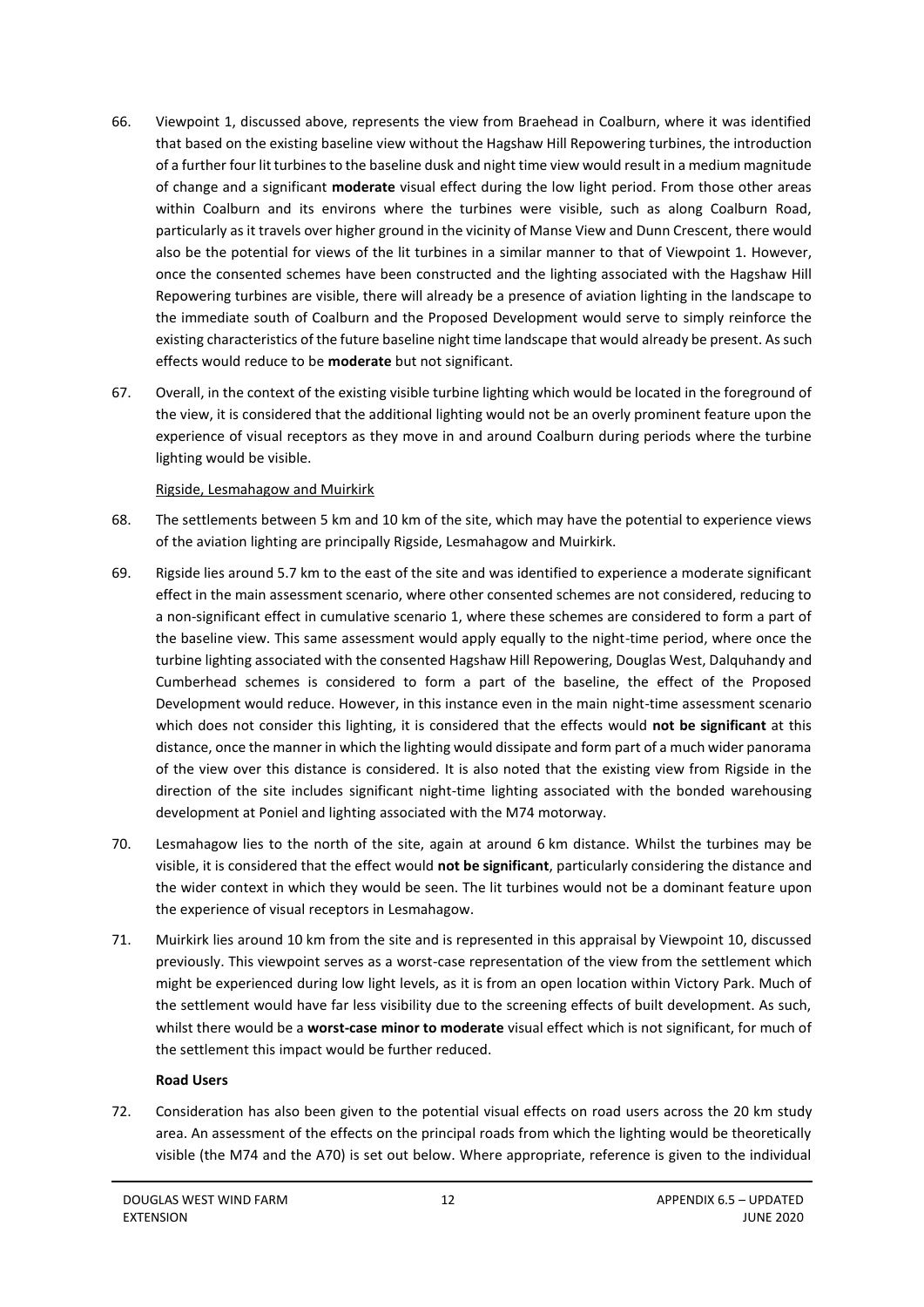viewpoints discussed previously and the corresponding visualisations, where these are located within or in close proximity to the roads.

M74

| Distance from road at its nearest point to the nearest lit turbine | 3.5 km |
|--------------------------------------------------------------------|--------|
| LVIA Assessment of daylight period Visual Effect                   | Minor  |

- 73. The M74 runs in a north north-west to south south-east direction to the east of the site. At its closest point between junctions 11 and 12 near Happendon Services, the route passes approximately 3.5 km to the east of the site.
- 74. The daytime assessment established that travelling northwards views of the turbines would be limited to a very brief section of the motorway immediately north of Junction 12, which cars travelling at typical motorway speed would pass within a matter of seconds. It is therefore considered that there would be no greater than a very low magnitude of change in the view from the M74 travelling northwards and at most a minor effect which would not be significant. When travelling southwards there would be a number of locations where there are clear views of the proposed turbines at a distance of around 6 km, but again no greater than a minor effect.
- 75. During the low light period when the lit turbines would be visible, there would be the potential visibility of up to five lit turbines from the same brief sections of the M74 as described above with regard to the daytime period. However, as with the daytime, the nature of the speed of travel on the motorway is such that sections would be passed in a very short period of time during which, at 3.5 km away, the lit turbines would be a noticeable but not a dominant element in the view, which would not result in any more than the same **minor** effect as would be experienced during the daytime period. The turbine lights would be seen in the context of the numerous elements of lighting within the landscape between the motorway and the site, but also in particular with headlights and interior lights of other vehicles using the route, which would be much more notable than the turbines.

A70

| Distance from road at its nearest point to the nearest lit turbine | 2.4 km                  |
|--------------------------------------------------------------------|-------------------------|
| LVIA Assessment of daylight period Visual Effect                   | Major within $3 - 4$ km |

- 76. The A70 runs to the south of the site through the Douglas Valley, between Lanark and Ayr. As this road passes to the south of the site, through Douglas, it passes approximately 2.4 km from the site.
- 77. The daytime assessment identified that the Proposed Development would be visible to varying degrees along much of the route within 10 km to 15 km of the proposed turbines. The ZTV illustrates the extent of theoretical visibility along the route, with clear areas of no visibility between Glenbuck and Carmacoup, at Glespin, and further afield at Carbellow. Overall, the worst case visual effects were identified to occur in close proximity to the Proposed Development, within 3 km to 4 km of the turbines, where there would be medium magnitude of change in the view resulting in a moderate effect which is significant.
- 78. From the same areas where the turbines would be visible during the day, there would be the potential for visibility of a small number of the lit turbines during low light conditions. However, the existing aviation light on the Hazelside Farm turbine is already visible from many locations along the route, along with other existing lighting from properties and other vehicles. This will be supplemented by the lighting associated with the forthcoming Hagshaw Hill Repowering turbines. The turbine lighting would be a noticeable element in the view from some short sections of the route, but it would not be a dominant feature, nor change the overall character of travelling along the route as it is currently experienced. Once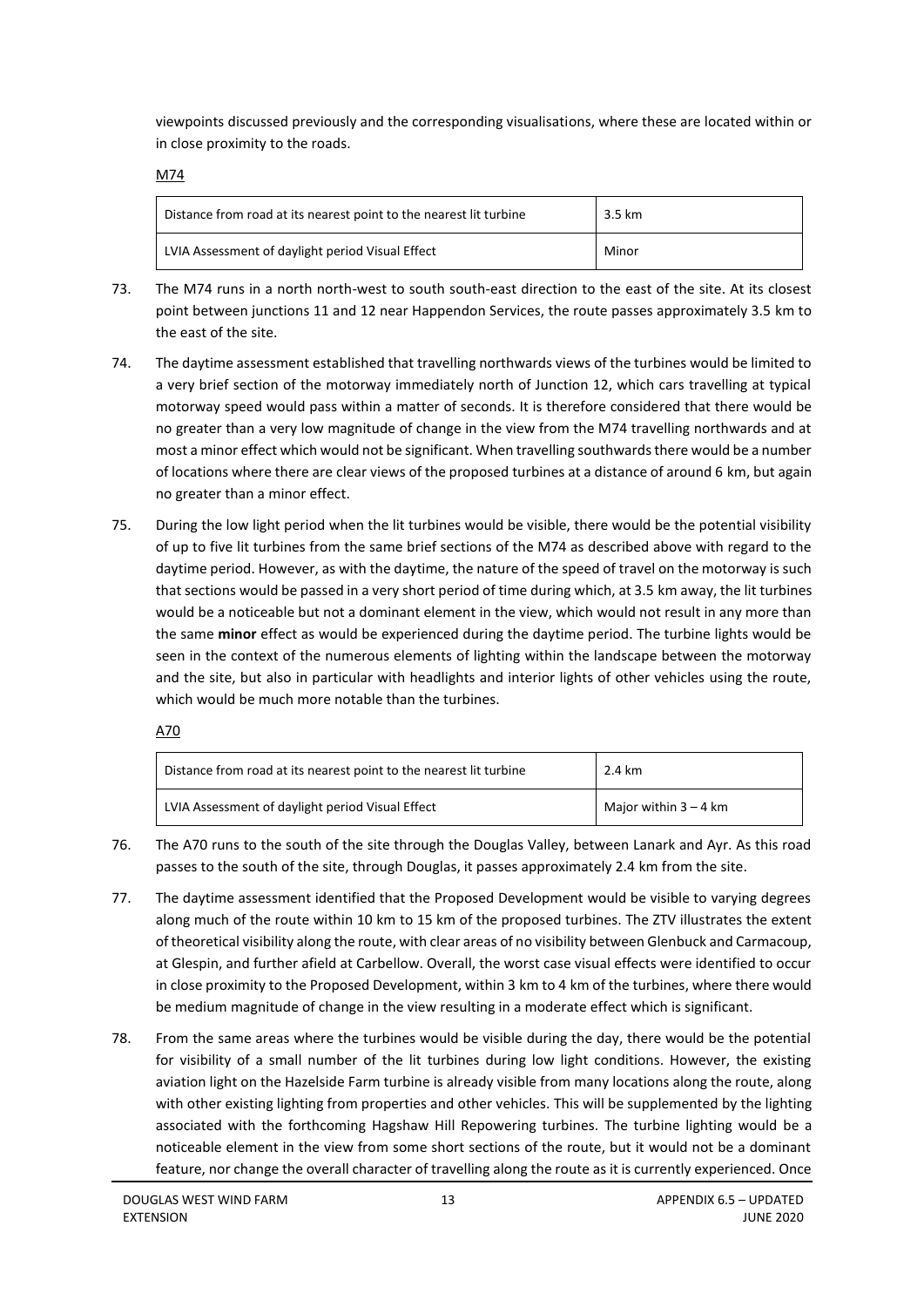the Douglas West turbines are constructed, there would be further lights visible in the same part of the view. Overall however, the effects would be **moderate** and not significant due to the context in which they would be seen.

### **Cumulative Scenario 2**

- 79. The cumulative assessment scenario 2 considers the likely effects of the introduction of the Proposed Development into a landscape that also includes the Revised Dalquhandy and Cumberhead Wind Farms, as well as the existing lighting associated with the forthcoming Hagshaw Hill Repowering turbines.
- 80. The cumulative visualisations (sheet D) produced for Viewpoints 1, 10 and 16 demonstrate the overall level of aviation lighting seen in the local landscape when considering the Proposed Development alongside existing wind farms, consented schemes, including the Repowered Hagshaw Hill Wind Farm, plus the proposed Revised Dalquhandy and Cumberhead Wind Farms. When these images are reviewed, it is clear that there would already be a presence of aviation lighting as a result of the other operational and consented schemes, and thus the addition of the six proposed lit turbines of the Proposed Development to a 'Hagshaw Cluster' which also included the lit turbines associated with the Revised Dalquhandy and Cumberhead Wind Farms would serve only to reinforce the existing nature of night time views rather than bring about further new cumulative effects. Overall, there would be **no change** to the overall level of effects already reported previously.

## <span id="page-15-0"></span>*Summary of Landscape and Visual Effects*

- 81. The assessment of landscape and visual effects of aviation lighting has identified that the visible lighting would be screened by landform and topography from much of the surrounding 10 km, in particular from large sections of the M74 and A70, with views generally seen in areas where night time lighting is a familiar element of the landscape and this will be reinforced following the construction of the Hagshaw Hill Repowering turbines.
- 82. There would be the potential for significant effects on the character of the landscape in the immediate vicinity of the site during low-light levels. In terms of visual effects, significant effects have been identified in the vicinity of Coalburn due to the increased presence of proposed turbine lights visible in the wider landscape. From elsewhere, the effects of the proposed aviation lighting would not give rise to significant landscape and visual effects, and any effects would reduce further when considered against the future baseline context of cumulative scenario 1 in which the Hagshaw Hill Repowering is considered.
- 83. Overall, it is acknowledged that there are a small number of additional significant landscape effects which would occur during low-light levels, over and above those which have been identified in relation to the daytime. These limited effects should be taken forward and considered within the wider planning balance when assessing the overall acceptability of the proposals.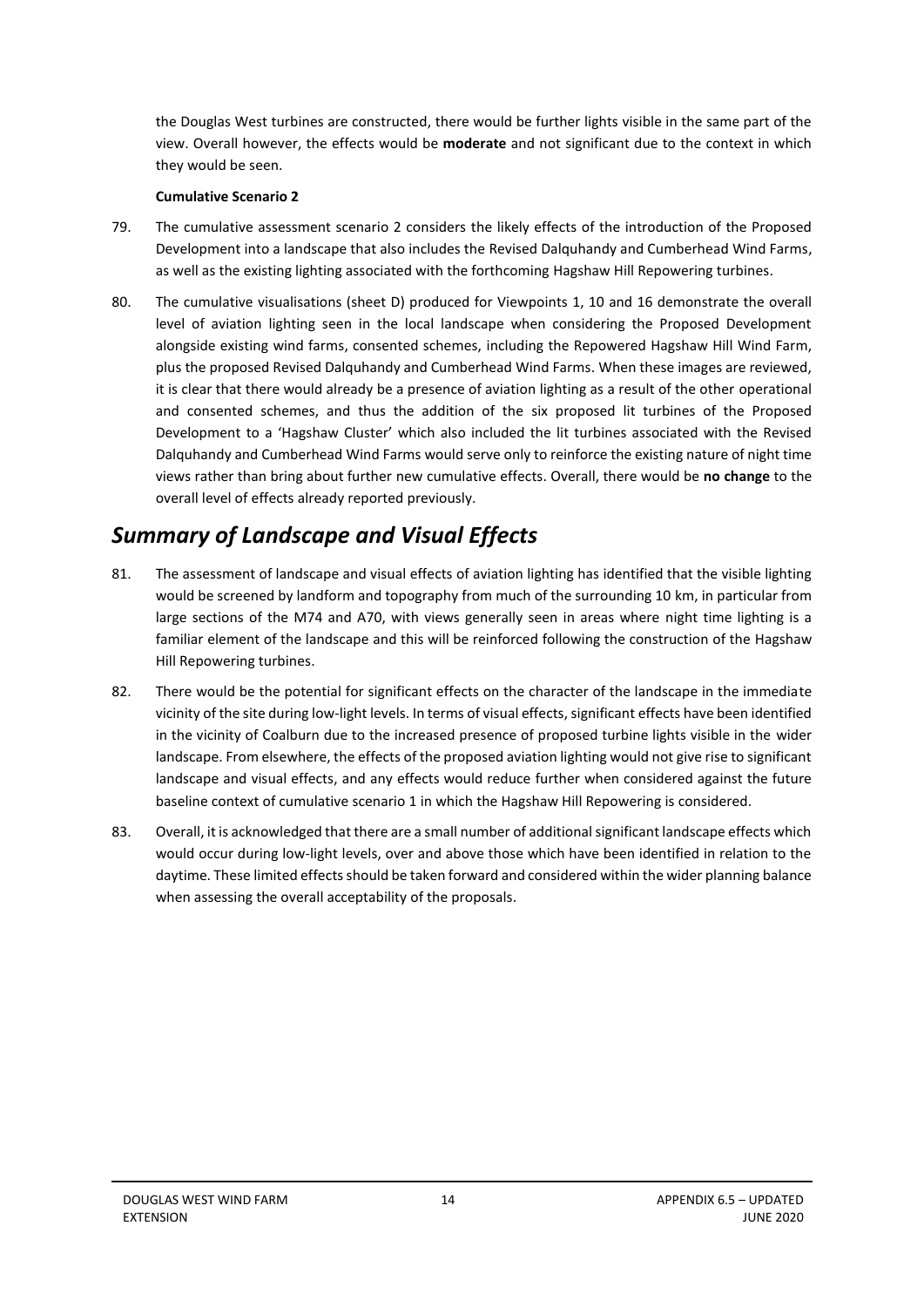### **Summary Table**

| Receptor                                                                         | <b>Worst Case Level</b><br>of Effect | Significant?                                                                                                                     |
|----------------------------------------------------------------------------------|--------------------------------------|----------------------------------------------------------------------------------------------------------------------------------|
| Landscape Character Areas                                                        |                                      |                                                                                                                                  |
| Rolling Moorland and associated sub types<br>including Rolling Moorland Forestry | Major                                | Yes                                                                                                                              |
| (up to approximately 1.5 -2 km from the site)                                    |                                      |                                                                                                                                  |
| <b>LVIA Viewpoints</b>                                                           |                                      |                                                                                                                                  |
| VP1 - Braehead, Coalburn                                                         | Moderate                             | Yes (reducing to not significant<br>once the future baseline including<br>the Hagshaw Hill Repowering<br>turbines is considered) |
| VP16 - Crabtree Street, Douglas                                                  | Moderate                             | No                                                                                                                               |
| VP10 - Victory Park, Muirkirk                                                    | Moderate/Minor                       | No                                                                                                                               |
| Settlements                                                                      |                                      |                                                                                                                                  |
| Douglas                                                                          | Moderate                             | <b>No</b>                                                                                                                        |
| Coalburn                                                                         | Moderate                             | Yes (reducing to not significant<br>once the future baseline including<br>the Hagshaw Hill Repowering<br>turbines is considered) |
| Rigside Lesmahagow and Muirkirk<br>(Between 5 and 10 km)                         | No greater than<br>Moderate/Minor    | No                                                                                                                               |
| Road Users                                                                       |                                      |                                                                                                                                  |
| M74                                                                              | Minor                                | No                                                                                                                               |
| A70                                                                              | Moderate                             | No                                                                                                                               |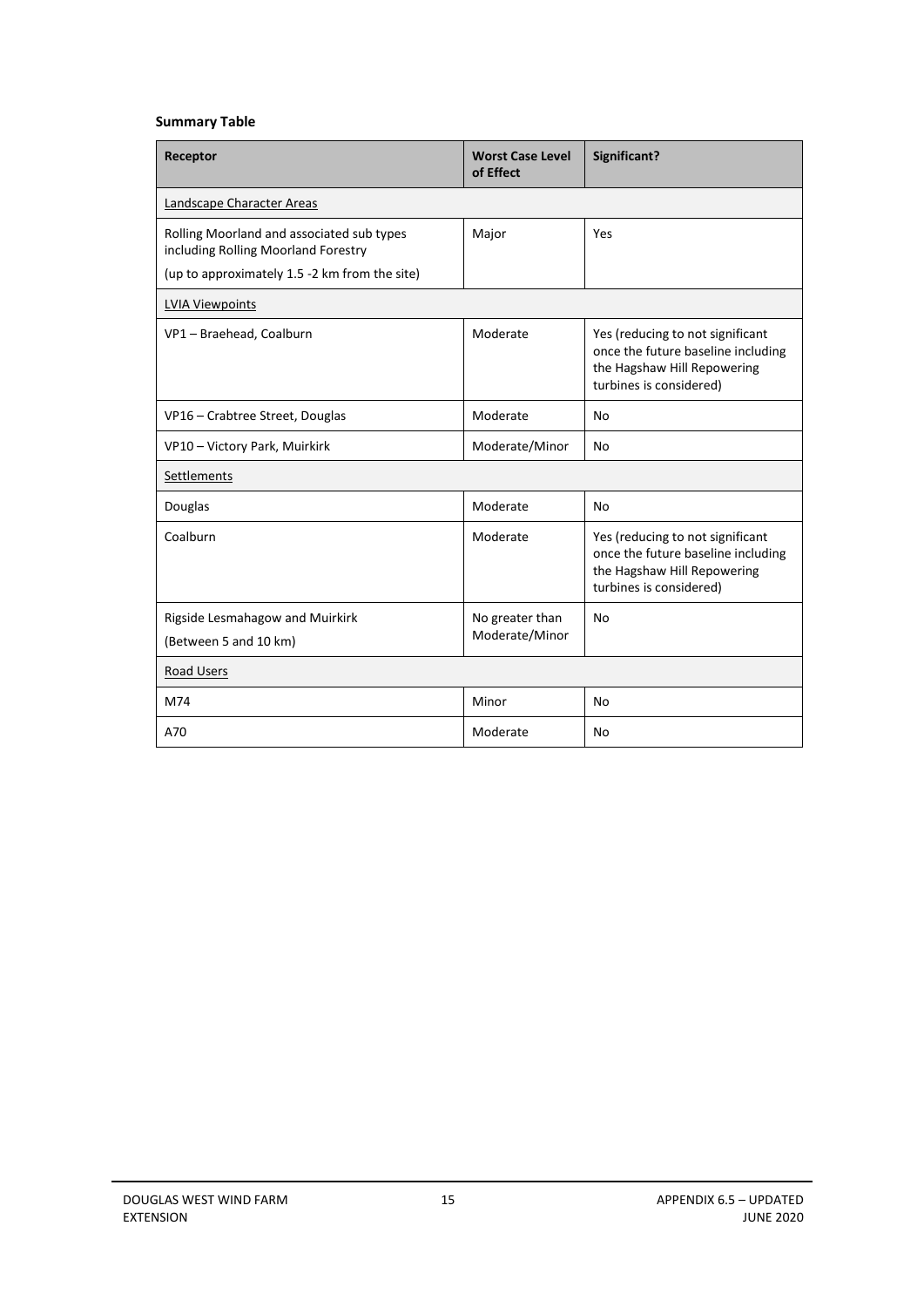## ANNEX 1 - Visible Turbine Lighting Assessment: Criteria and Methodology

1. The primary source of best practice for Landscape and Visual Impact Assessment (LVIA) in the UK is *'The*  Guidelines *for Landscape and Visual Impact Assessment*', 3rd Edition (GLVIA3) (Landscape Institute and the Institute for Environmental Management and Assessment, 2013). The assessment criteria for the assessment of effects of visible turbine lighting has been developed in accordance with the principles established in this best practice document. It should however be acknowledged that GLVIA3 establishes guidelines not a specific methodology. The preface to *GLVIA3* states:

'*This edition concentrates on principles and processes. It does not provide a detailed or formulaic 'recipe' that can be followed in every situation – it remains the responsibility of the professional to ensure that the approach and methodology adopted are appropriate to the task in hand.'* 

- 2. The assessment criteria set out below have therefore been developed specifically for this appraisal to ensure that the methodology is fit for purpose.
- 3. The purpose of an LVIA when undertaken in the context of an Environmental Impact Assessment (EIA) is to identify any likely significant landscape and visual effects arising as a result of the proposals. An LVIA should consider both:
	- *effects on the landscape as a resource in its own right (the landscape effects); and*
	- *effects on specific views and visual amenity more generally (the visual effects).*
- 4. It is recognised that in some circumstances, it may be possible for turbine lighting to result in a significant effect on the character of the surrounding landscape. For example, if the proposed wind energy development is located within or in close proximity to a designated dark sky area, or is remote from existing sources of visible lighting, such as residential areas, commercial or industrial sites, farms, or major roads.
- 5. For wind energy developments which are not located in such areas, it is considered that there would be no potential for significant effects on landscape character to arise from visible turbine lighting of the type proposed. This is because in these areas the character of the landscape during low natural light levels is already in part characterised by the presence of artificial lighting. Therefore, the addition of visible turbine lighting would not have the potential bring about a fundamental change to the characteristics of the landscape.
- 6. The Proposed Development lies away from recognised dark sky areas, within a surrounding landscape context which contains some existing sources of artificial light, particularly within surrounding settlements, industrial developments and along highways. However, it is understood that an assessment of the potential for significant effects on landscape character should be undertaken, due to the location of the site itself within an area which is less characterised by the presence of visible light. Therefore, criteria are set out below for the assessment of both landscape character and visual effects.
- 7. For a daytime assessment, one assesses the worst-case situation (i.e. clear full visibility as if a perfect day). A daytime assessment can therefore describe the full extent of that clear visibility, or lack of it, as a moment in time. For this study, it is not just the reverse. What is required is an understanding of low light level conditions which seeks to cover all the periods, both evening; dawn; gloomy winters day and after dark, in which the lights will to some degree be visible. This also seeks to cover the period just after it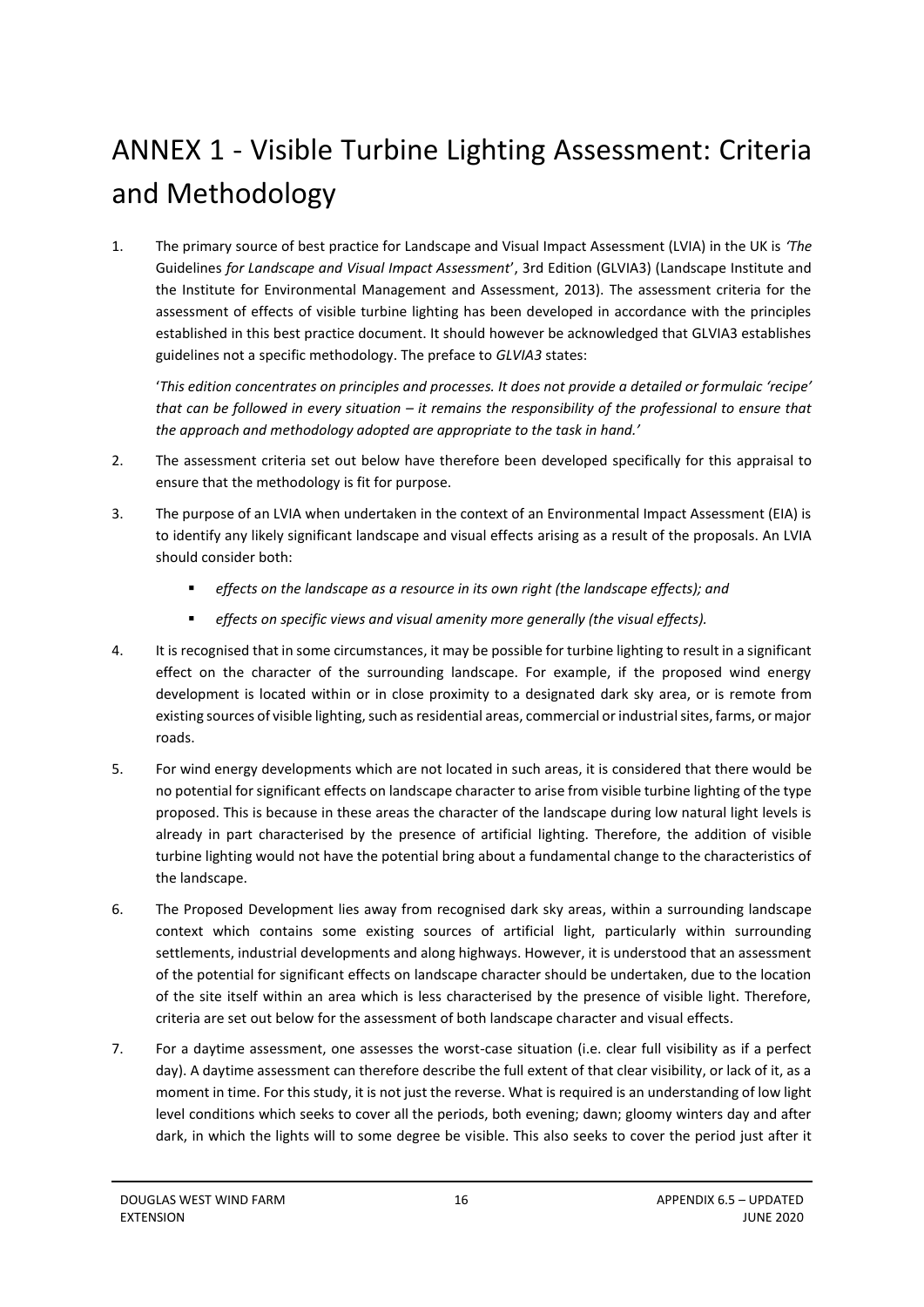begins to get dark; the period just before it actually gets dark; the period in the middle as it moves from one to the other and the time after it is dark but a moonlit night affords some view of the landscape.

- 8. If one described a situation in detail, (e.g. just before sunset with the setting sun still illuminating part of the landscape; part going into deep shadow; a ridgeline in silhouette; the mid-ground in semi-darkness and a partially lit foreground because the street lights had just come on) this would be a snapshot in time for that viewpoint. Half an hour earlier in would have been different, as it would half an hour later, or at dawn, and that is before the matter of how it would have looked on another day earlier or later in the year is considered. Whether the description was looking east at sunset, or east at dawn would also radically change the description of what was seen and its impact. The report shall try to capture a single assessment that represents a typical judgement for the location in low light conditions, but not a specific set of conditions.
- 9. Such an assessment that was more specific would become very much larger, with the need to visit viewpoints at multiple times and in a range of light conditions, including dawn and dusk, to get the east - west, sunset - sunrise element. This could lead to multiple written descriptions and assessments for each location for both visual amenity and character effects. It is understood that this represents of proportional approach to the production of the low light assessment.

### **Nature (Sensitivity) of Landscape Character**

- 10. The nature or sensitivity of landscape character reflects its susceptibility to change and any values associated with it. It is essentially an expression of a landscape's ability to accommodate a particular type of change. It varies depending on the physical and perceptual attributes of the landscape including but not necessarily limited to: scale; degree of openness; landform; existing land cover; landscape pattern and complexity; the extent of human influence in the landscape; the degree of remoteness/wildness; perception of change in the landscape; the importance of landmarks or skylines in the landscape; intervisibility with and influence on surrounding areas; condition; rarity and scenic quality of the landscape, and any values placed on the landscape including any designations that may apply. Additionally, for a consideration of landscape character during low light levels, a key further consideration is the extent to which existing artificial light sources are present in the landscape during low natural light levels.
- 11. In this assessment, the nature or sensitivity of landscape character shall be considered with reference to published landscape character areas/types. Information regarding the key characteristics of these character areas/types shall be extrapolated from relevant published studies. Together with on-site appraisal, an assessment of landscape sensitivity to visible wind turbine aviation lighting shall be undertaken, employing professional judgement.
- 12. The nature or sensitivity of landscape character shall be described as *very high, high, medium, low* or *very low*.

### **Nature (Sensitivity) of Visual Receptors**

- 13. The nature or sensitivity of a visual receptor group reflects their susceptibility to change and any values associated with the specific view in question. It varies depending on a number of factors such as the occupation of the viewer, their viewing expectations, duration of view and the angle or direction in which they would see the site. Whilst most views are valued by someone, certain viewpoints are particularly highly valued for either their cultural or historical associations and this can increase the sensitivity of the view. The following criteria are provided for guidance only and are not exclusive:
	- *Very Low Sensitivity – People engaged in industrial and commercial activities, or military activities, who would be unlikely to have any particular expectation of their wider night time view.*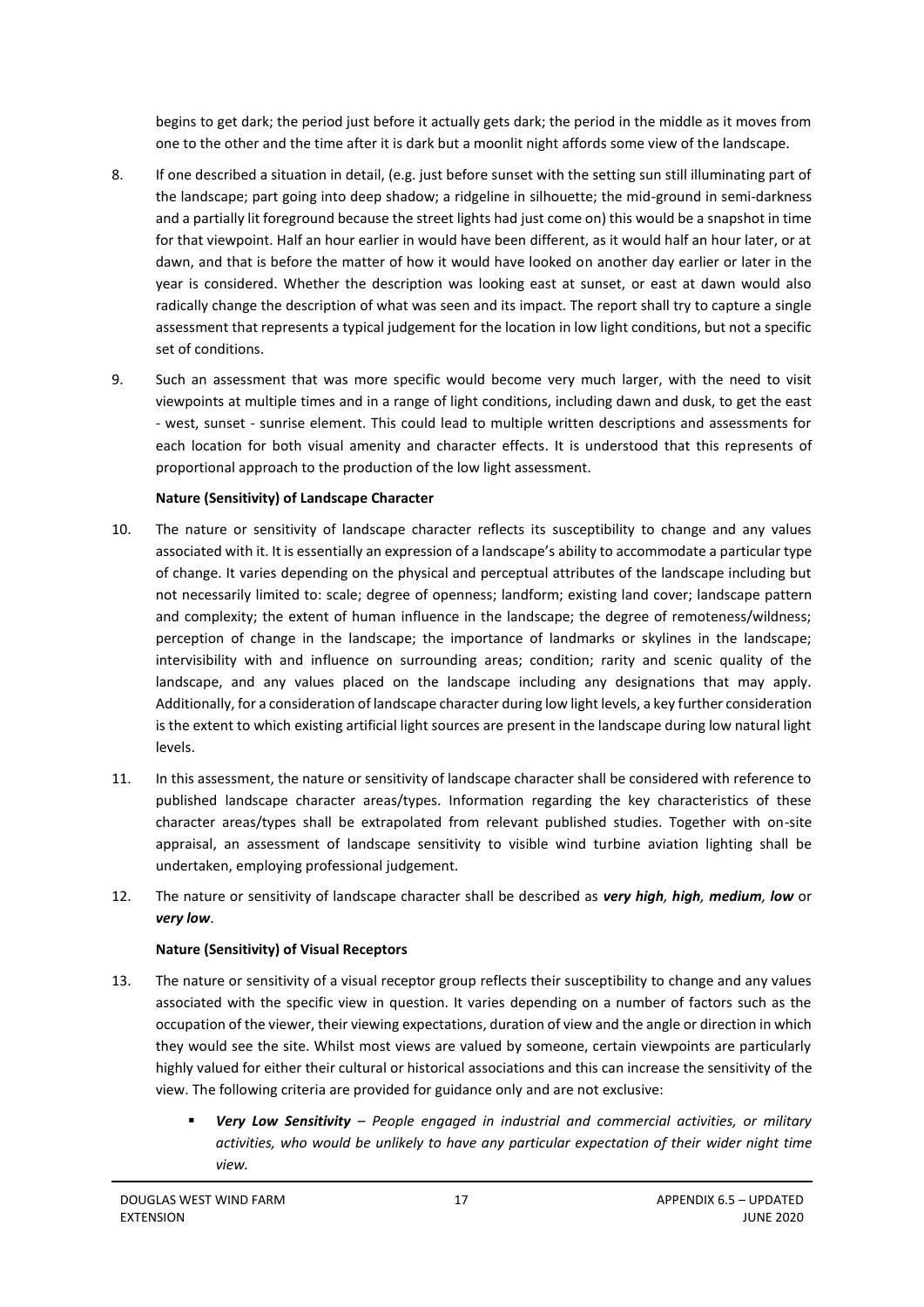- *Low Sensitivity - People at their place of work (e.g. offices); shoppers; users of trunk/major roads and passengers on commercial railway lines (except where these form part of a recognised and promoted scenic route). The primary interest of such receptors would not generally be on the dusk/night time view.*
- **Medium Sensitivity**  *Users of public rights of way and minor roads which do not appear to be used primarily for recreational activities or the specific enjoyment of the landscape; recreational activities not specifically focused on the landscape (e.g. football). Such receptors may have some interest in their dusk/night time view of the wider landscape, but generally their primary concern would be their immediate landscape context;*
- *High Sensitivity – Residents at home; users of caravan parks, campsites and 'destination' hotels; tourist attractions open after daylight hours with opportunities for views of the landscape (but not specifically focused on a particular vista); users of public rights of way or minor roads which appear to be used for recreational purposes or the specific enjoyment of the landscape during dusk/night time (often likely to be in close proximity to residential areas).*
- *Very High Sensitivity - People at recognised vantage points (often with interpretation boards) which are designed to take in a dusk/ night time view, people at tourist attractions with a focus on a specific view which is available at dusk/ night time, visitors to historic features/estates where the setting is important to an appreciation and understanding of cultural value and can be visited and appreciated during dusk/night time.*
- 14. It is important to appreciate that it is the visual receptor (i.e. the person) that has a sensitivity and not a property, public right of way or road. Therefore, a large number of people may use a motorway during dusk/ night time, for example, but this does not increase the sensitivity of the receptors using it. Conversely, a residential property may only have one person living in it but this does not reduce the sensitivity of that one receptor.
- 15. Where judgements are made about the sensitivity of assessment viewpoints, the sensitivity rating provided shall be an evaluation of the sensitivity of the receptor represented by the viewpoint and not a reflection of the number of people who may experience the view.
- 16. It is also important not to confuse the concept of visual sensitivity with the perception of wind turbines. It is acknowledged that some people consider wind turbines to be unattractive, but many people also enjoy the sight of them. This matter is therefore not a factor when determining sensitivity.

### **Nature (Magnitude) of Change on Landscape Character**

- 17. The magnitude of effect on landscape character from visible lighting during low light periods is influenced by the resulting alteration to the physical and perceptual characteristics of the landscape. Professional judgement shall be used as appropriate to determine the magnitude using the following criteria as guidance only. In doing so, it is recognised that usually the landscape components in the immediate surroundings, including any visible lighting, have a stronger influence on the sense of landscape character than distant features whilst acknowledging the fact that more distant features can have an influence on landscape character as well.
	- *Very Low Magnitude of Change – No notable introduction of new visible lighting into the landscape; resulting in negligible change to the key physical and/or perceptual attributes of the landscape during the low light period.*
	- *Low Magnitude of Change - Introduction of a minor new extent of visible lighting into the landscape; resulting in a minor alteration to the key physical and/or perceptual attributes of the landscape during the low light period.*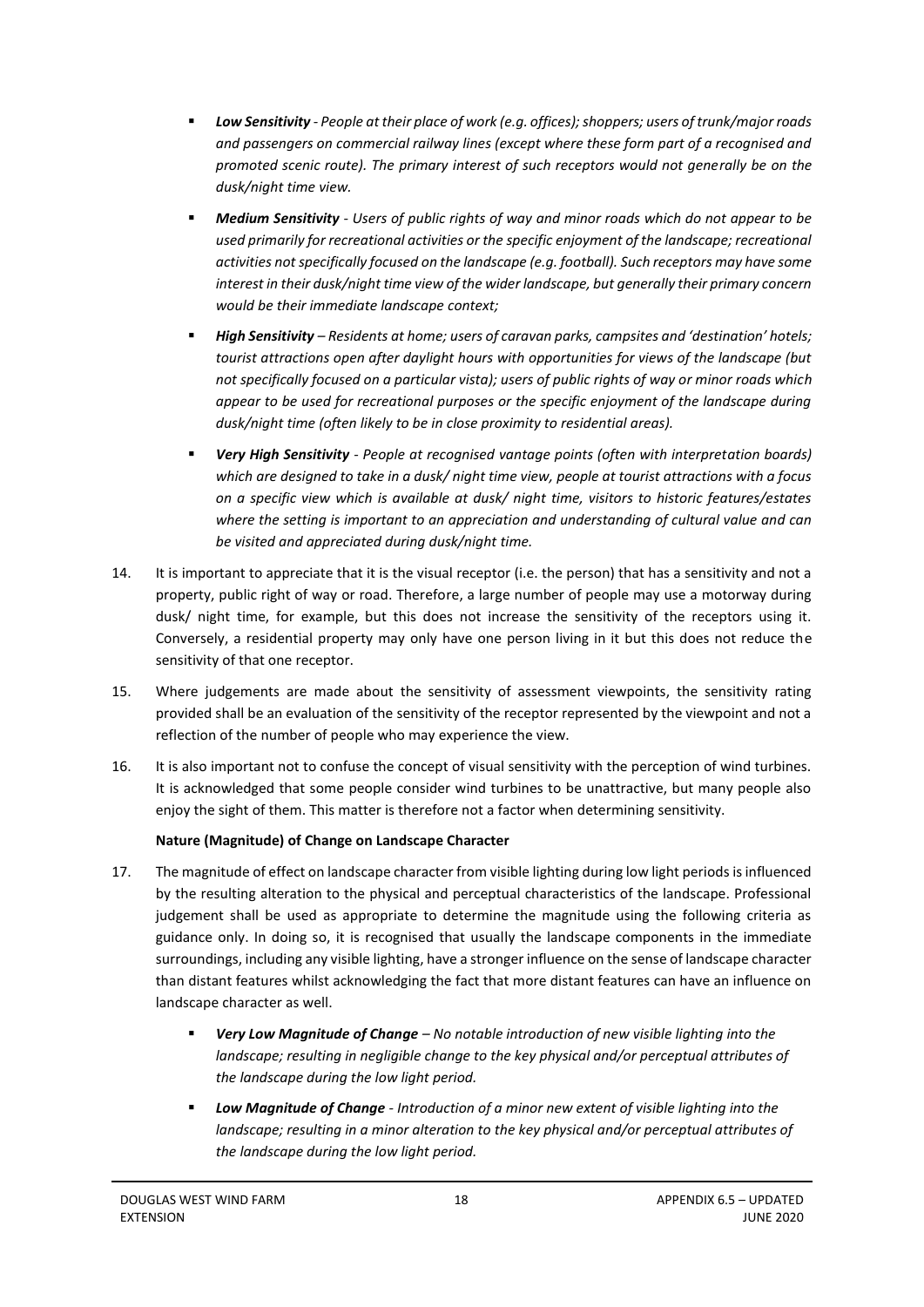- *Medium Magnitude of Change - Introduction of some notable new visible lighting into the landscape; resulting in some notable change to the key physical and/or perceptual attributes of the landscape during the low light period.*
- *High Magnitude of Change - Introduction of major new visible lighting into the landscape; resulting in a major change to the key physical and/or perceptual attributes of the landscape during the low light period.*
- *Very High Magnitude of Change - Introduction of dominant new visible lighting into the landscape; resulting in a profound change to the key physical and/or perceptual attributes of the landscape during the low light period*.

### **Nature (Magnitude) of Change on Views and Visual Amenity**

- 18. Visual effects are caused by the introduction of new elements into the views of a landscape, or the removal of elements from the existing view. In this case the effects would be brought about by the addition of visible lighting.
- 19. Professional judgement shall be used to determine the magnitude of impacts using the following criteria as guidance only:
	- *Very Low Magnitude of Change - No change or negligible change in views;*
	- *Low Magnitude of Change - Some change in the view that is not prominent but visible to some visual receptors;*
	- *Medium Magnitude of Change - Some change in the view that is clearly notable in the view and forms an easily identifiable component in the view;*
	- *High Magnitude of Change - A major change in the view that is highly prominent and has a strong influence on the overall view.*
	- *Very High Magnitude of Change – A change in the view that has a dominating or overbearing influence on the overall view.*
- 20. Using this set of criteria, determining levels of magnitude is primarily dependant on how prominent the lighting associated with the development would be in the landscape, and what may be judged to flow from that prominence or otherwise.
- 21. For clarification, the use of the term 'prominent' relates to how noticeable the lighting associated with the development would be. This is affected by how close the viewpoint is to the development but not entirely dependent on this factor. Other modifying factors include: the focus of the view, visual screening and the nature and scale of other landscape features and visible lighting within the view. Rather than specifying crude bands of distance at which the turbines will be dominant, prominent or incidental to the view etc, the prominence of the turbines in each view is described in detail for each viewpoint or receptor group taking all the relevant variables into consideration.

### **Consideration of the Duration and Reversibility of Effect**

- 22. Prior to the publication of *GLVIA3*, LVIA practice had evolved over time in tandem with most other environmental disciplines to consider significance principally as a function of two factors, namely: the sensitivity of the receptor and the magnitude of the impact (the term 'magnitude' being a word most commonly used in LVIA and most other environmental disciplines to describe the size or scale of an impact).
- 23. The flow diagram on *page 39* of *GLVIA3* now suggests that the magnitude of effect is a function of three factors (the size/scale of the effect, the duration of the effect and the reversibility of the effect). This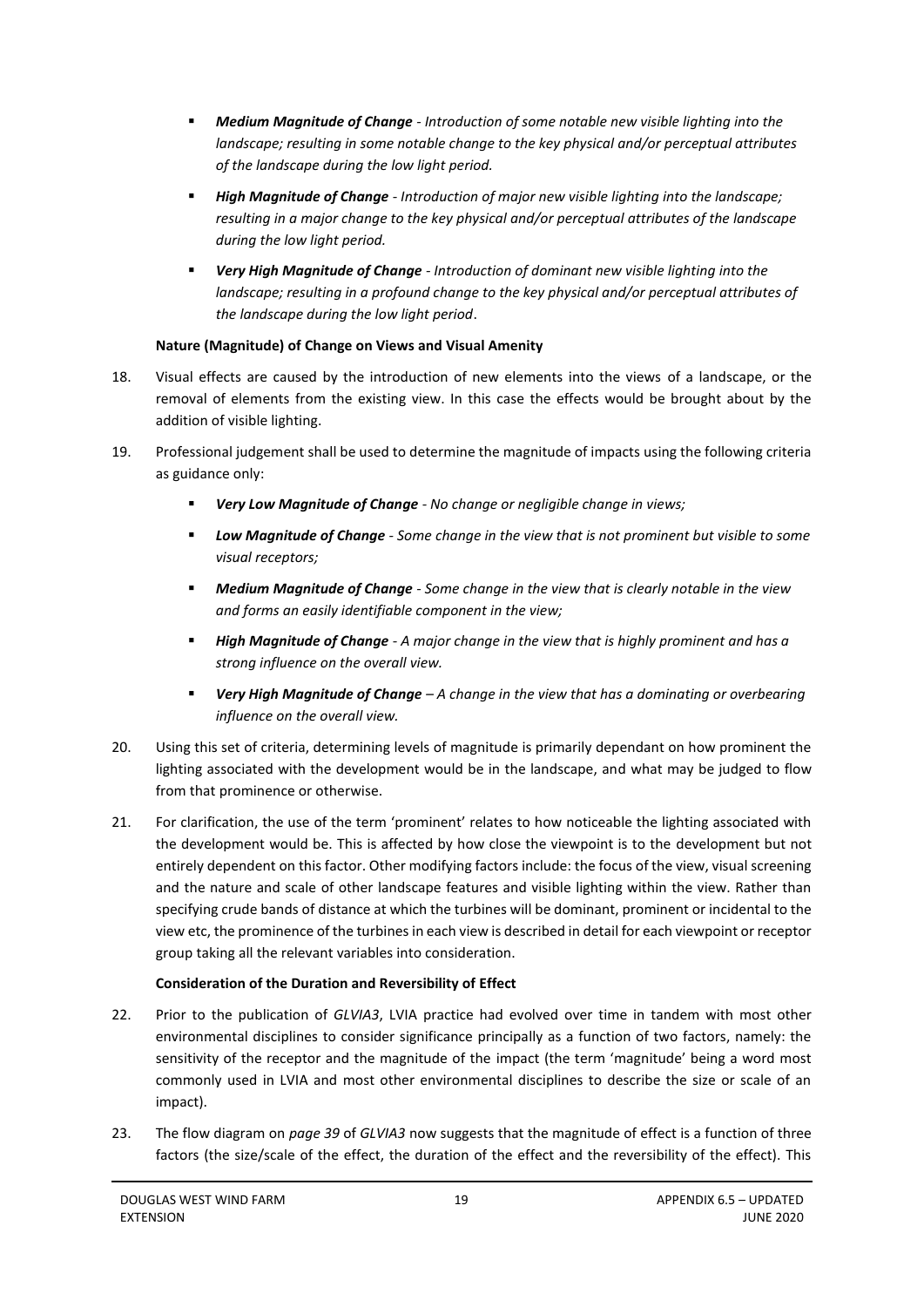however is somewhat problematic in the context of assessing wind energy development. This is because wind energy developments are generally consented for a time limited period and are largely reversible at the end of their operational period. Whilst this is a material consideration in the planning balance it does not however reduce the scale of the effect during the period in which the scheme is operational (i.e. the 'magnitude' of the effect in the traditional and commonly understood sense of the word). In this regard, it would be incorrect to report a lesser magnitude of change to the view during the operational phase as a result of the time limited period of the effect, or the relative reversibility of the effect.

24. The approach proposed to be taken in this assessment is therefore to consider magnitude of effect solely as the scale or size of the effect in the traditional sense of the term 'magnitude'.

### **Level of Effect**

- 25. The purpose of an LVIA when produced in the context of an EIA is to identify any significant effects on landscape and visual amenity arising from the proposed development.
- 26. *The Electricity Works (Environmental Impact Assessment) (Scotland) Regulations 2017* do not define a threshold at which an effect may be determined to be significant. In certain other environmental disciplines there are regulatory thresholds or quantative standards which help to determine the threshold of what constitutes a significant effect. However, in LVIA, any judgement about what constitutes a significant effect is the judgement of a competent and appropriately qualified professional assessor.
- 27. The level (relative significance) of the landscape and visual effects is determined by combining judgements regarding sensitivity of the landscape or the viewer, the magnitude of change, duration of effect and the reversibility of the effect. In determining the level of residual effects, all mitigation measures are taken into account.
- 28. The level (relative significance) of effect shall be described as *Major, Major/Moderate, Moderate, Moderate/Minor, Minor, Slight/No Effect* or *No Effect*. No Effect may also be recorded as appropriate where the effect is so negligible it is not even noteworthy.
- 29. In the assessment, those effects described as Major, Major/Moderate and in some cases Moderate may be regarded as significant effects as required by the EIA Regulations. These are the effects which the authors of the LVIA consider to be most material in the decision making process.

### **Production of the Zone of Theoretical Visibility (ZTV) Plan**

- 30. A Zone of Theoretical Visibility (ZTV) illustrates the extents from which a feature (in this case the visible lighting from several wind turbines) would theoretically be visible within a defined study area.
- 31. ZTVs are generated assuming a 'bare ground' terrain model. This means that the ZTVs presented are generated from topographical data only and they do not take any account of vegetation or the built environment, which may screen views of the development. They are, as such, a 'worst-case' zone of visual influence and considerably over-emphasises the actual visibility of the scheme. In reality trees, hedges and buildings may restrict views of the development from many of the areas rendered as within the ZTV.
- 32. A further assumption of ZTVs is that climatic visibility is 100% (i.e. visibility is not impeded by moisture or pollution in the air). In reality, such atmospheric conditions are relatively rare. Mist, fog, rain and snow are all common weather occurrences, which would regularly restrict visibility of the lighting associated with the development from some of the areas within the ZTV; this being an incrementally more significant factor with distance from the site. Atmospheric pollution is not as significant as it is in other parts of the country but is still present and would also restrict actual visibility on some occasions, again more so with distance from the site.
- 33. A ZTV has been generated using specialist computer software package 'WindFarm' by ReSoft Ltd. The programme uses topographical height data (OS Terrain 50) to build a terrain model. The programme then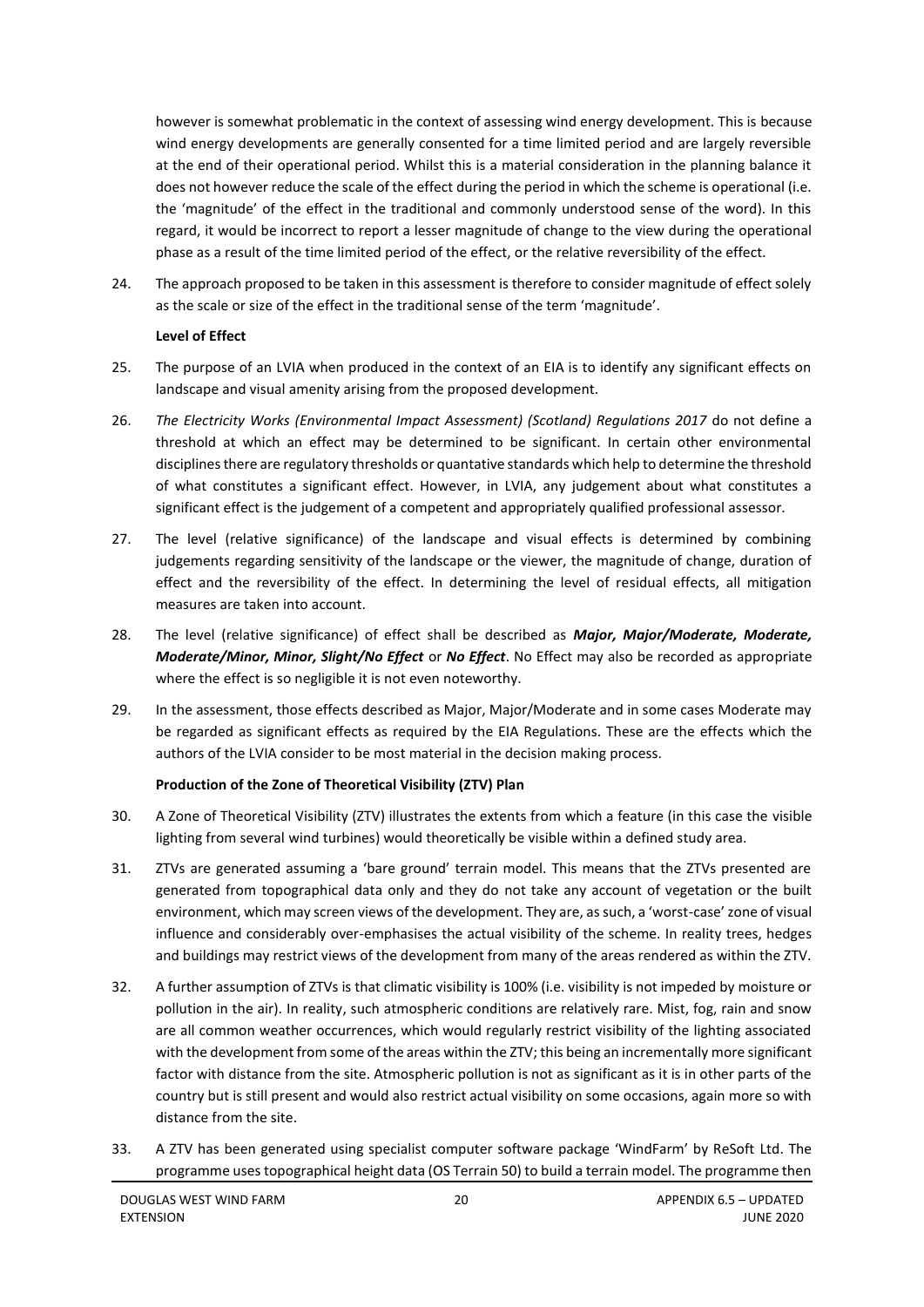renders the model using a square grid to illustrate whether the turbine lighting would be visible in each 50 m x 50 m square on the grid for a specified distance in every direction from the site.

- 34. A digital ZTV has been prepared to illustrate the theoretical visibility of the turbine lighting for a radius of 20 km around the site. It should be noted that when light travels from its source it diminishes in intensity, limiting the area that its source can illuminate, a process known as 'light attenuation' or 'fall-off'. Therefore, whilst the ZTV does not illustrate any reduction in intensity it should be recognised that the aviation lighting would diminish in intensity with distance from the Proposed Development.
- 35. It should be noted that there are several limitations to the use of ZTVs. For a discussion of these limitations please refer to *Visual Representation of Wind farms – Version 2.2* (SNH February 2017). In particular, it should be noted that the ZTV plan shall simply illustrate theoretical visibility and will not imply or assign any level of significance to those areas identified as being within the ZTV. A ZTV is a tool to assist the Landscape Architect to identify where the turbine lighting would potentially be visible from, however, the assessment of landscape and visual effects shall not rely solely on the ZTV and in all cases professional judgement shall be used to evaluate the significance of effects.

### **Production of the Dusk Period Visualisations**

### Introduction

- 36. SNH Guidance, *Visual Representation of Wind Farms, Version 2.2* (February 2017), considers the matter of visible turbine lighting at *paragraphs 174 to 177*. This highlights that '*Where an illustration of lighting is required, a basic visualisation showing the existing view alongside an approximation of how the wind farm might look at night with aviation lighting may be useful'. It goes on to note that 'This is only likely to be required in particular situations where the wind farm is likely to be regularly viewed at night (e.g. from a settlement, transport route) or where there is a particular sensitivity to lighting (e.g. in or near a Dark Sky Park or Wild Land Area)*'. It is also clear that '*Not all viewpoints will need to be illustrated in this way'*.
- 37. The following section provides background information in relation to the Dusk Period Visualisations which have been prepared to illustrate the visible lighting proposed as part of the Proposed Development. The text explains how the photography has been taken and how the visualisations have been prepared and presented. It includes instructions for how it is expected that the visualisations should be viewed and explains the limitations of the visualisation material.

### Dusk Period Photography

- 38. SNH advises that '*The visualisation should use photographs taken in low light conditions, preferably when other artificial lighting (such as street lights and lights on buildings) are on, to show how the wind farm lighting will look compared to the existing baseline at night. It is only necessary to illustrate visible lighting, not infrared or other alternative lighting requirements'*. It goes on to note that *'We have found that approximately 30 minutes after sunset provides a reasonable balance between visibility of the landform and the apparent brightness of artificial lights, as both should be visible in the image. It is important that the photographs represent the levels of darkness as seen by the naked eye at the time and the camera exposure does not make the image appear artificially brighter than it is in reality. It can also be helpful to note the intensity of other lights in the area to enable comparison (e.g. television transmitters) as this can aid the assessment process'*.
- 39. In this context, the following text explains how the baseline photography has been taken for each viewpoint to be illustrated with a visualisation.
- 40. Each viewpoint illustrated with a visualisation has been visited during the 'dusk period' and photographs taken at regular intervals as the light levels decrease across the dusk period. In particular, we have sought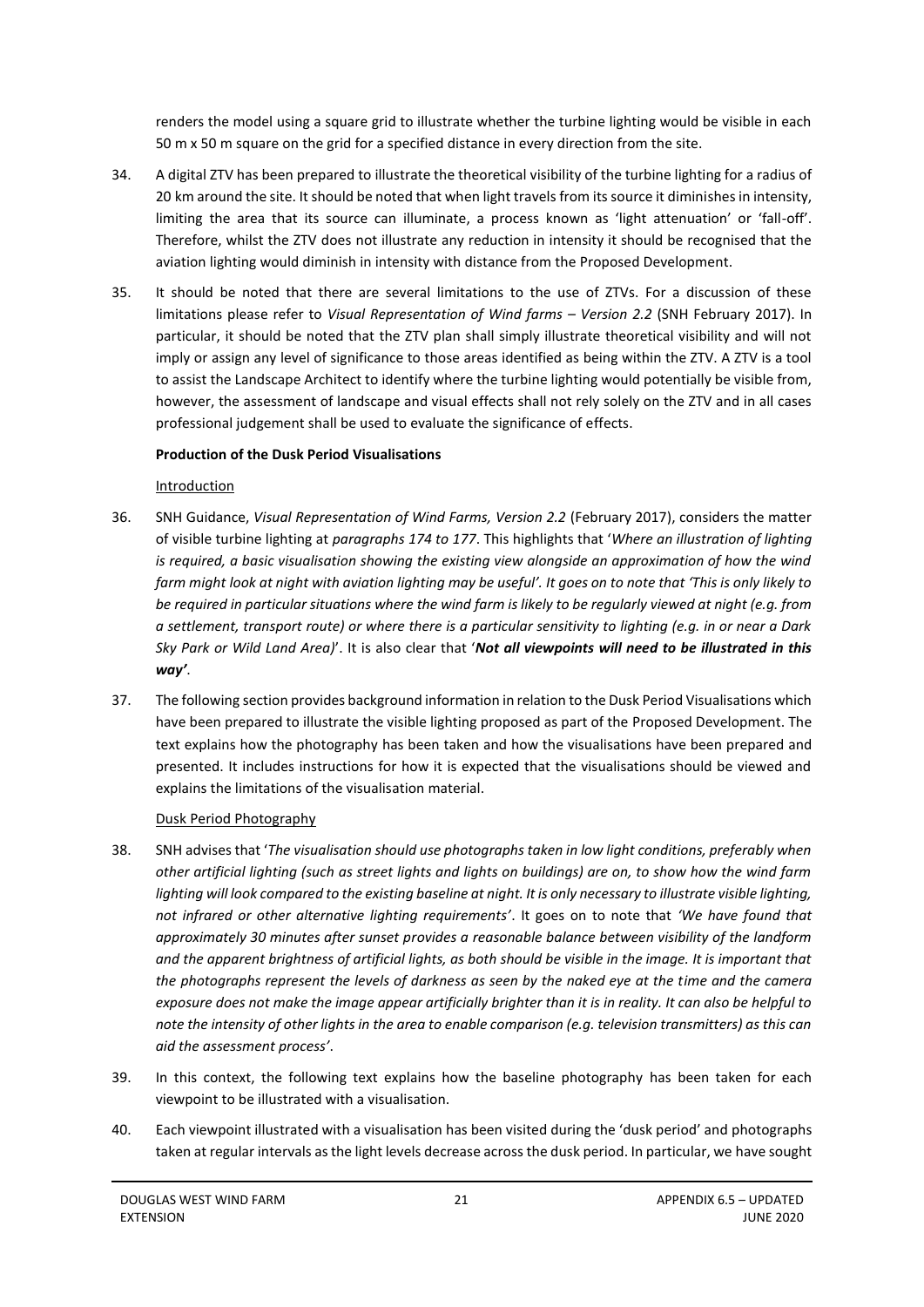to gather photographs during the period where street lighting and other light sources of visible light in the baseline are illuminated, but the landform remains partially visible. The ambient light conditions were recorded during each round of photography with a light meter to seek to ensure consistency across the visualisations prepared.

- 41. Baseline photographs of the existing view were taken using a high quality Canon 5D Mark II digital camera with a Canon EF 50mm f/1.4 USM lens. In accordance with SNH guidance, this camera had a full frame digital sensor.
- 42. As far as possible, photographs were taken in good weather and clear visibility conditions.
- 43. Neutral density graduated filters were used as appropriate at some viewpoints to balance the exposure within some scenes – typically where there is a contrast between bright sky and darker landform. Other than this no other filters were used during the photography.
- 44. Photographs were captured in high resolution JPEG format and as RAW metadata files.
- 45. At each viewpoint the camera was mounted on a levelled tripod at a height of approximately 1.5 m above ground level (providing an approximation of average adult eye level).
- 46. The camera was set up on a panoramic rotating head and photographs taken at 30 degree increments of rotation from left to right.
- 47. In each case the camera focus was locked on the distant horizon (infinity). In doing so the photographs are in each case focussed on the development site whilst very close objects in the foreground may in some cases be out of focus. This approach is in line with best practice photography techniques. The exposure was set correctly for the centre of the development site and then locked off so that it remained constant as the camera is rotated through the panorama.

### Stitching of Panoramas and Post-Photographic Processing

- 48. Each of the panoramic images presented for the Photographic Record and used for the Visualisations was comprised of three single frame photographs stitched together and then cropped down to a particular horizontal and vertical field of view.
- 49. The panoramic baseline photographs which illustrate a 90 degree horizontal angle of view was stitched in cylindrical projection as per the SNH guidance.
- 50. The photomontages which show a 53.5 degree horizontal field of view were based on the same single frame panoramic photographs but stitched in planar projection in accordance with the SNH guidance.
- 51. In some cases a degree of post photography processing of the raw image files may be undertaken to enhance the quality of the baseline photographs. As stated in the SNH guidance:

*'Photographic processing involves judgements - there is no process by which a 'pure' photograph can be produced without the application of human decision-making, from exposure timing to the specification of the camera, and whether this is applied manually or automatically.........'*

*'In reality there is no way to avoid a photograph being enhanced as this is an integral part of photography and photomontage production.'* 

52. The extent of image enhancement undertaken in the production of the photomontages was however limited to that which would conventionally occur in a darkroom to improve the clarity of an image and did not in each case change the essential character of the image. Overall, a minimum of post-photography image enhancement took place and during the stitching process none of the photographs were distorted in terms of scaling (other than that which is an inherent and unavoidable product of stitching photography in planar projection).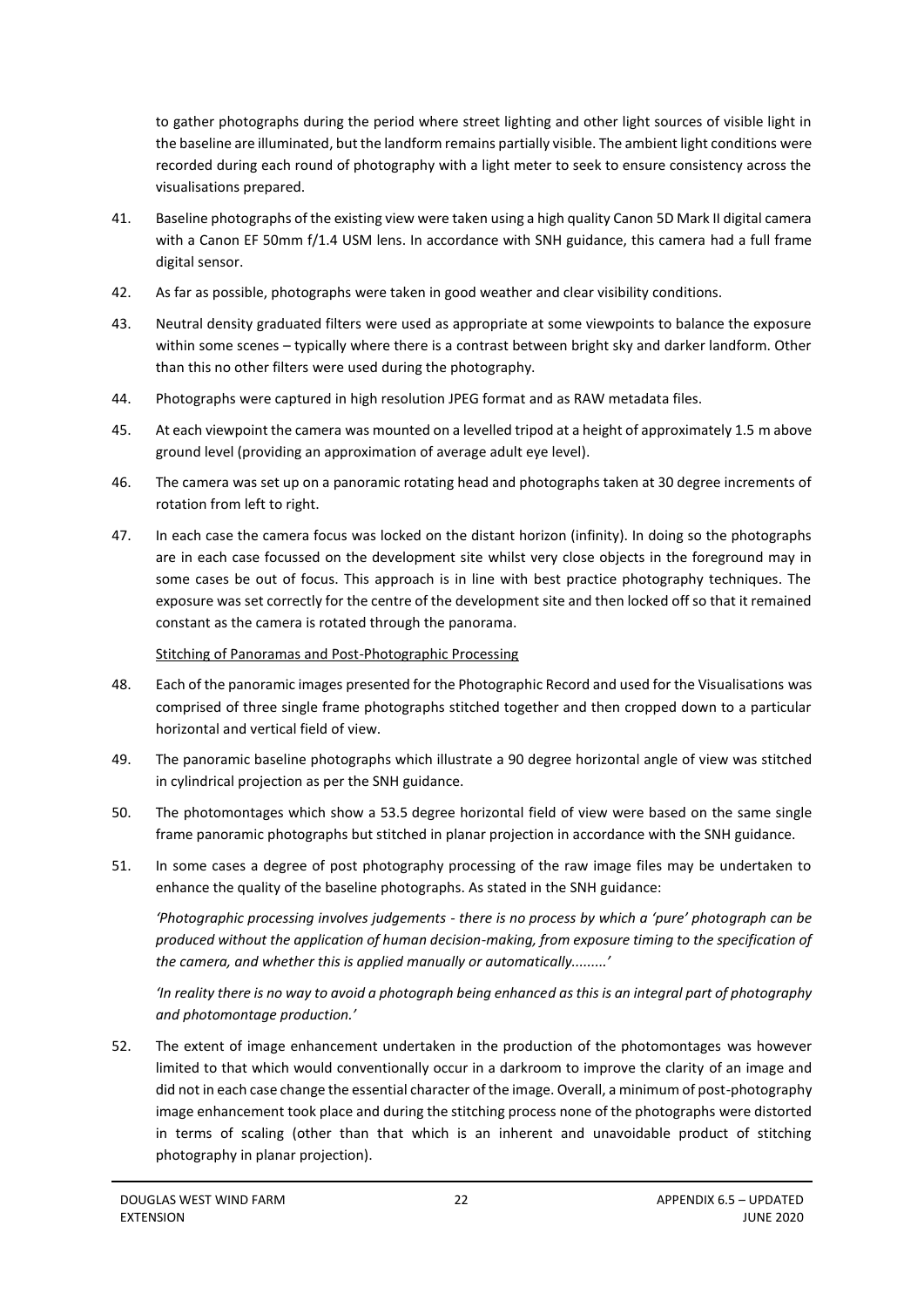### **Production of Wirelines and Photomontages**

### Wirelines

- 53. A wireline visualisation (sometimes also referred to as a wireframe visualisation) is a computer generated 3D outline of a particular structure (in this case a wind farm) placed on top of a 3D ground terrain model, which again is represented by a wireline. No rendering is given to any of the surfaces.
- 54. The wireline images of the proposed turbines (as well as any other cumulative turbines modelled) were generated utilising the actual dimensions of the proposed turbines and a model of the structures placed in position over a ground terrain model generated from Ordnance Survey Terrain 50 DTM data.
- 55. The coordinates of the viewpoints were recorded using a Global Positioning System (GPS) in the field. Checks on these coordinates were made with reference to Google Earth. These coordinates were used to set up viewpoints in the model from which to view the turbines. The wirelines were generated using specialist computer software package 'WindFarm' by ReSoft Ltd.
- 56. The wireline images are generated on a bare ground model and therefore do not take account of any vegetation or the built environment between the viewpoint and the development. As such, they represent a worst case view.
- 57. For each of the viewpoints which are illustrated with a Visualisation, a wireline has been presented to scale beneath a baseline photograph to illustrate the view. The wireline images illustrate the anticipated scale and position of the turbines in relation to the terrain.

### Dusk Period Photomontages

- 58. In simple terms, a photomontage is the superimposition of a rendered, photorealistic, computer generated model of a development (in this case a wind farm with visible lighting) on to a baseline photograph to illustrate how it will appear in the surrounding landscape context.
- 59. The production of the photomontages begun with the generation of a 3D digital ground terrain model and wireline images of the turbines, using ReSoft Ltd WindFarm software (as described above). The model of the structures was then rendered, and the lighting levels set appropriate to the date, time and orientation on which the photograph was taken.
- 60. Using world coordinates in the computer modelling programme, the photographic viewpoints for which a photomontage was prepared was replicated such that a view was set up looking at the structures from exactly the same location as where the baseline photograph was taken from. The view from the model was then superimposed over the original photograph and edited as necessary in Adobe Photoshop to give a final photomontage. Several known landmarks in the far distance of the baseline photographs were recorded on site using a GPS and used to check that the positioning and scale of the structures is correct.
- 61. Whilst every effort has been made to ensure the accuracy of the photomontages, it must be appreciated that no photomontage could ever claim to be 100 % accurate as there are a number of technical limitations in the model relating to the accuracy of information available from Ordnance Survey and from the GPS. In particular, it should be recognised that baseline photographs on which photomontages are based can, at best, only ever be a 'flattened' 2D representation of what the eye sees in 3D on site. A photograph will never capture as much detail as the eye would see in the field, it therefore follows that a photomontage can never truly capture the sense of perspective and detail which would be possible in reality.
- 62. Additionally, it has been established during the field work undertaken for previous similar studies that dusk period photographs of visible lighting do not always capture the extent to which the eye perceives light sources during the dusk period. Often photography will appear to show the lighting to be more recessive than it is actually perceived in the field. The photomontages therefore do not seek to replicate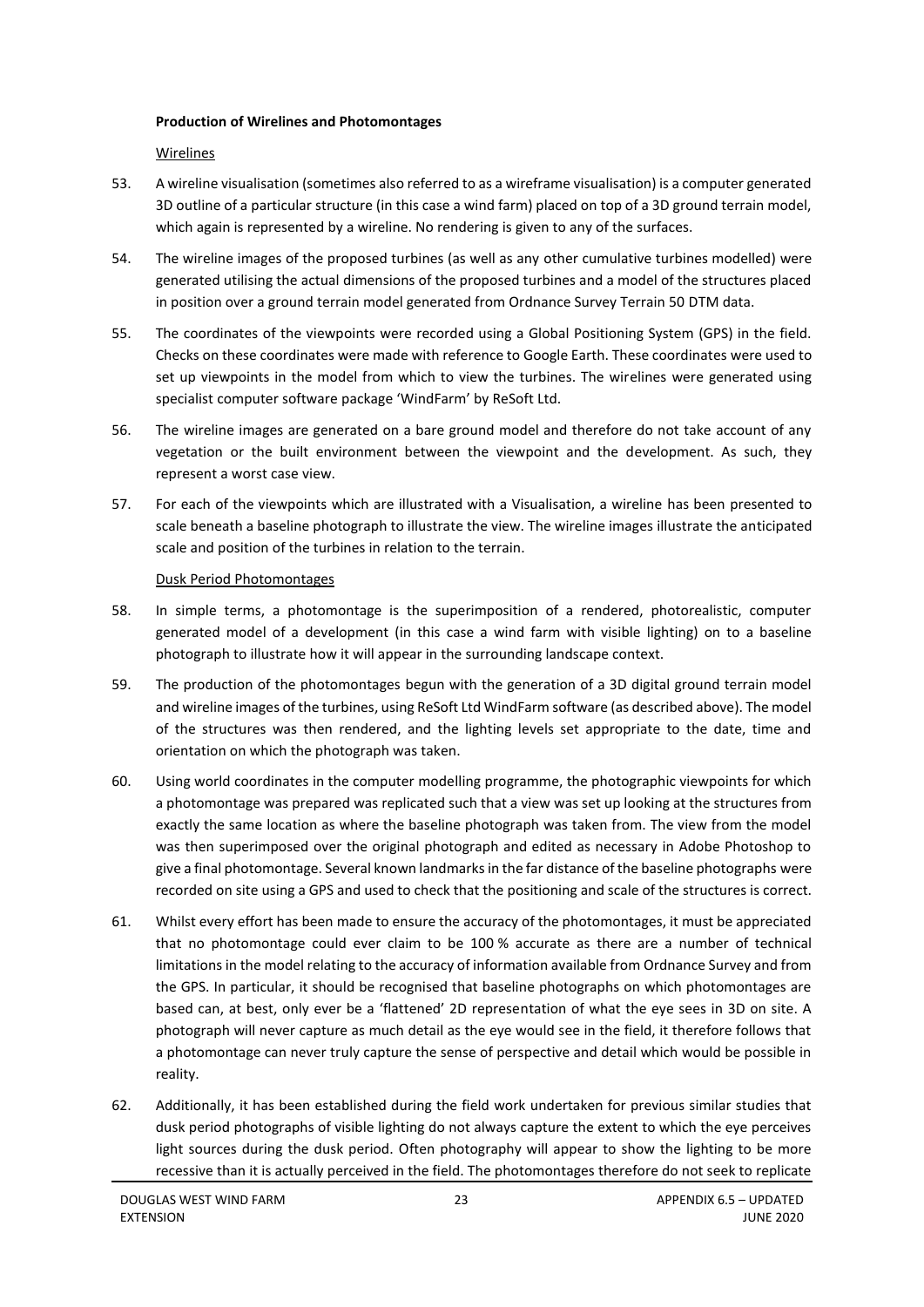the manner in which a dusk period photograph would capture the aviation lighting, rather they seek to replicate the manner in which the lighting is perceived when it is viewed in the field.

- 63. In some cases, the visibility of the turbines may also be slightly digitally enhanced to ensure that they are visible when printed out.
- 64. Each of the photomontages should be viewed from the stated viewing distance to give an accurate representation of what the development will look like. However, the photomontages are simply a tool to assist the Landscape Architect in their assessment of effects. The assessment of visual effects does not rely solely on the accuracy of the photomontages as it is ultimately professional judgement which is used to evaluate the significance of effects.

### **Presentation of the Visualisation Sheets**

65. For each Dusk Period Viewpoint Visualisation, the following visualisation sheets have been presented:

*Sheet A: Baseline Photograph of the Existing Dusk Period View and Cumulative Wireline of the Proposed Scheme and all other relevant Operational or Consented Wind Farms (including only other developments with lit turbines)*

- 66. The baseline photograph is an unedited existing dusk period view from the viewpoint. The image illustrates a 90 degree horizontal field of view and a 25 degree vertical field of view. This image is presented in cylindrical projection and the principal viewing distance (the distance at which one should view the image to obtain a geometrically accurate impression) is 500 mm when the image is curved through the same radius.
- 67. A cumulative wireline image of the Proposed Development, and the other neighbouring operational or consented wind farms which are required to have aviation lighting is set out directly beneath the corresponding baseline view. This image also presents a 90 degree horizontal field of view.

*Sheet B: Future Baseline Photograph of the Existing Dusk Period View (Showing consented/under construction schemes Hagshaw Hill Repowering, Cumberhead, Douglas West and Dalquhandy digitally added) and Cumulative Wireline of the Proposed Scheme and all other relevant Operational, Consented or In Planning Wind Farms (including only other developments with lit turbines)*

- 68. The future baseline photograph is an edited existing dusk period view from the viewpoint showing consented/under construction schemes Hagshaw Hill Repowering, Cumberhead, Douglas West and Dalquhandy digitally added. The image illustrates a 90 degree horizontal field of view and a 25 degree vertical field of view. This image is presented in cylindrical projection and the principal viewing distance (the distance at which one should view the image to obtain a geometrically accurate impression) is 500 mm when the image is curved through the same radius.
- 69. A cumulative wireline image of the Proposed Development, and the other neighbouring operational, consented or 'in planning' wind farms which are required to have aviation lighting is set out directly beneath the corresponding baseline view. This image also presents a 90 degree horizontal field of view.

*Sheet C: Dusk Period Photomontage of the Proposed Scheme and other relevant Operational or Consented Schemes with Aviation Lighting*

70. This sheet provides an enlarged and cropped dusk period photomontage of the Proposed Development, added into the future baseline image described above. The image illustrates a 53.5 degree horizontal field of view and an 18 degree vertical field of view. It is presented in planar projection. As such the image should be viewed on a flat surface. The principal viewing distance (the distance at which one should view the image to obtain a geometrically accurate impression) is 812.5 mm. This sheet presents the information required of the 'A1 Panorama' as set out in Annex C of the SNH guidance.